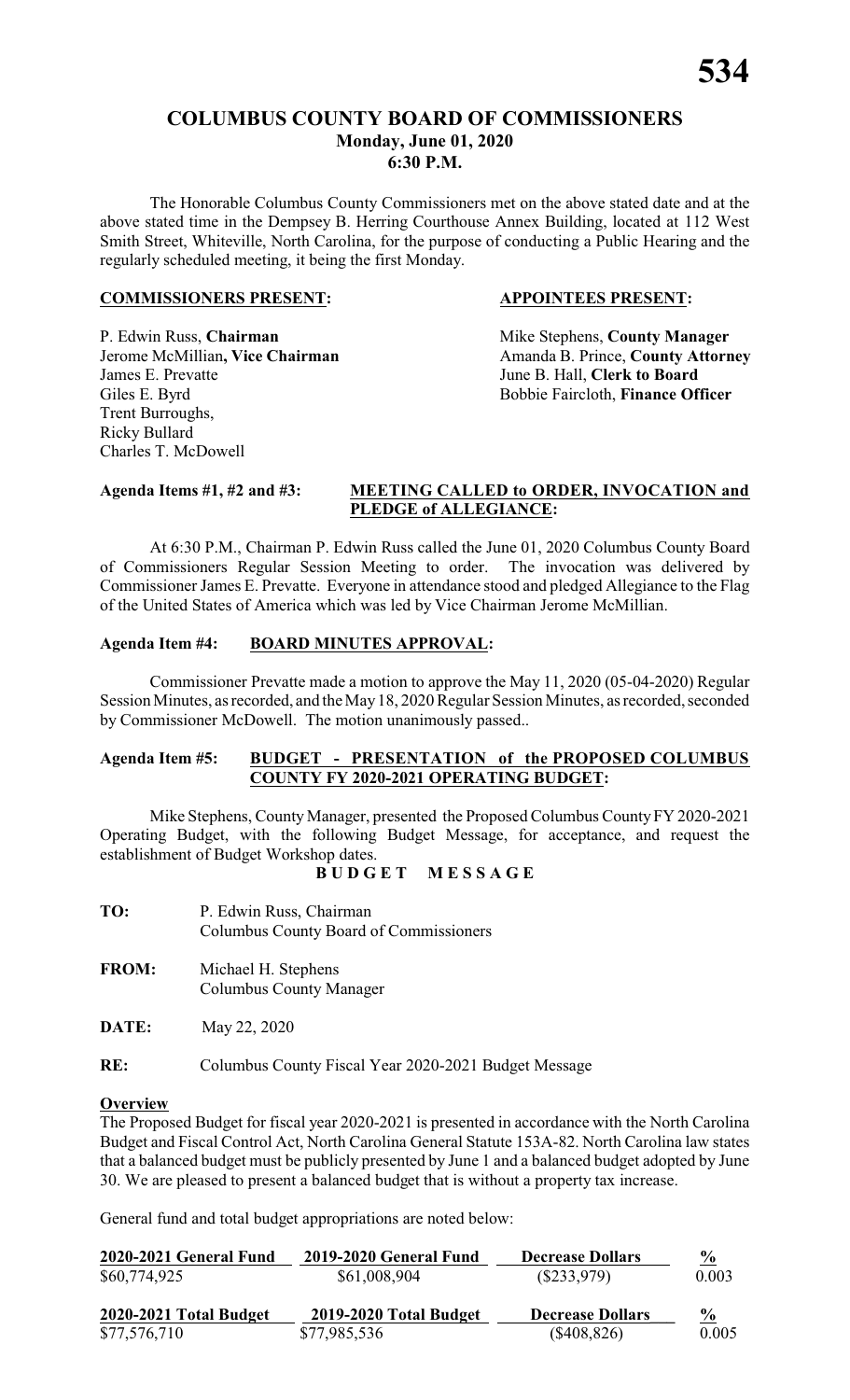# **Employee Salary and Wage Adjustments**

All employees will receive a 5% COLA adjustment. The wage adjustments will be effective July 1, 2020. Additional staff being requested are as follows: Custodian, Maintenance Mechanic, Animal Control Officer, Major, Captain,4 Deputy Sheriff Officers, Detention Officer, Administrative Support position moving from Part-Time to Full-Time in Planning, a Part-Time Administrative Support Position for Governing Body. The total increase for Salaries and benefits will be \$500,855 for the new positions.

# **Local Governmental Employees Retirement System**

The employer contribution to the Local Governmental Employees Retirement System for our Law Enforcement Officers will be 10.84%, which is an increase from the prior fiscal year of 1.14%. Local employees' rates will be 10.24%, which is an increase of 1.29% from the prior fiscal year.

## **Health Insurance**

The insurance carrier for county employees will continue to be the State Health Plan. Rates are estimated to increase by 5% for the last six months of the fiscal year. As you know, the State Health Plan will not cover our 38 pre-65 retirees. Costs for their insurance premiums have decreased from \$733,550 to \$637,052. The average premium is now \$1,397 per month for a pre-65 retiree.

## **General Insurance**

General Liability, Property and Workers Compensation insurance premiums increased by 10%, for an increase in cost of \$68,355.

# **Enterprise Funds**

Solid Waste User Fees: The proposed rate is to remain the same.

A) County Residents \$200.00/year B) Municipal Residents \$113.00/year

#### **Water District Rates:**

Columbus County Combined Water Districts' rates will change to the following rate schedule: the base rate will now be \$25.75, \$4.00/1000 gallons from 0 to 2,999 gallons; \$4.25/1000 gallons from 3,000 to 4,999 gallons; \$4.50/1000 gallons from 5,000 to 20,999 gallons; \$6.30/1000 gallons from 21,000 to 49,999 and \$7.30/1000 gallons for 50,000 and above gallons. The increase for the average residential customer will be approximately \$1.20 per month.

# **Revenue Sources**

Ad-valorem Property Tax Collections – Tax collections are calculated based on a collection rate of 98%, at the current rate of 80.5 cents per \$100.

Transfers from Other Departments to the General Fund – Total transfers to the General Fund for indirect costs are as follows:

\$86,629 - CWD's Indirect Costs \$23,110 - HUD Indirect Costs \$29,020 - Transportation Administrative Costs \$25,000 – Health Department Indirect Cost \$60,879- Solid Waste Indirect Costs

The transferred amount of \$224,638 is the equivalent of approximately .0090 cents in property tax.

# **Education**

Total current expense allocations for city and county school systems and Southeastern Community College have been increased by 3%. SCC has an allocation of \$204,703 in Article 44 Sales and Use taxes to help meet the additional request for capital outlay needs.

# **Capital Outlay**

Capital and non-capital outlay includes purchases of vehicles and equipment for the Sheriff's Office on a three-year lease agreement, one crew cab 4X4 truck for Building Inspections, and a Dodge Journey for Cooperative Extension. It also includes replacement of HVAC units at DSS, the Tax Office, the Maintenance Shop, and the Library; a new camera system for the Detention Center; and replacement of chairs and two additional computer stations for the Detention Center. Maintenance and repair of buildings includes remodeling the old, unused Detention Center; closing in the shelter at the evidence building for additional office space; and remodeling the booking room at the Detention Center. Upgrades to security at the new Courthouse and the Dempsey B. Herring Courthouse Annex includes new camera systems and purchase and installation of humidifiers at the new Courthouse are included to address the humidity issue. A total of \$1,594,411 in capital, non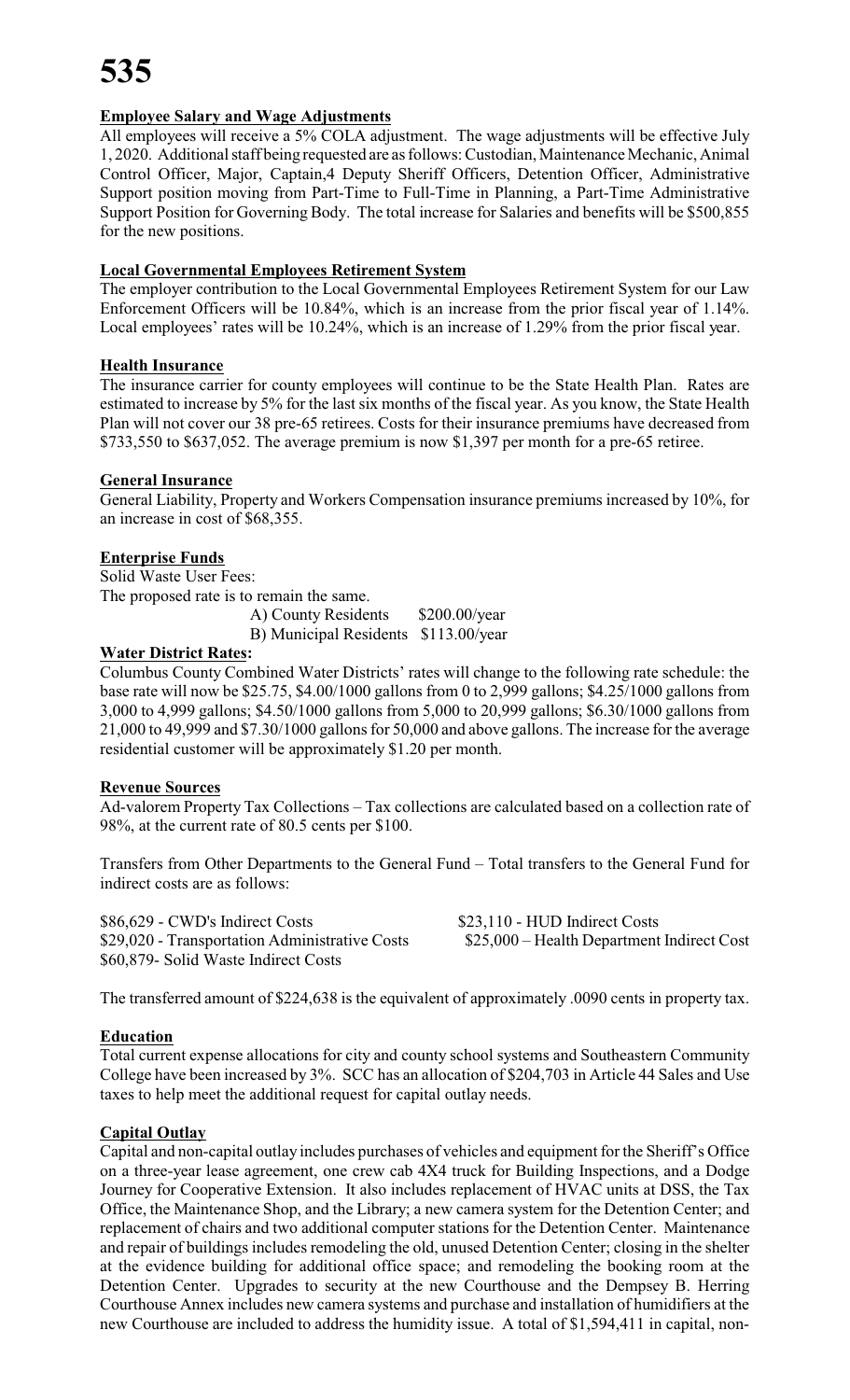capital outlay and renovation costs will come from the General Funds' fund balance.

#### **Conclusion**

Staff has worked hard to recommend a balanced budget for fiscal year 2020-2021 without a property tax increase. I would like to thank Finance Director Bobbie Faircloth and our department managers for their efforts in the development of this budget.

Thank you for your consideration of this proposal.

Respectfully Submitted, /s/ Michael H. Stephens, Columbus County Manager

Commissioner Burroughs made amotion to acceptthe Proposed Columbus CountyFY 2020- 2021 Operating Budget, as presented, seconded by Commissioner Byrd. The motion unanimously passed.

#### **Agenda Item #6: JUVENILE CRIME PREVENTION COUNCIL - APPROVAL of CERTIFICATION DOCUMENTS and ADJUSTMENTS to MEMBERSHIP LIST:**

Nicole Hopkins requested Board approval of Certification Documents and adjustments to the membership list.

| <b>PROGRAM</b>                                              | <b>DPS-JCPC</b><br><b>FUNDING</b> |
|-------------------------------------------------------------|-----------------------------------|
| Ambassador's Program-MWUYF                                  | \$39,438                          |
| Columbus County Schools Youth and Family Counseling Program | \$52,238                          |
| Columbus Teen Court/Restitution/Community Service           | \$70,977                          |
| Runaway Temporary Shelter Care at B&GH                      | \$16,985                          |
| Safe Haven After School Tutoring Program                    | 45,100                            |
| <b>JCPC</b> Administration                                  | 12,917                            |
| <b>TOTAL:</b>                                               | \$237,655                         |

#### **Membership List Adjustments:**

Justin Worley, Sheriff's Department Appointee Dennis Williams, Trillum, Southeast Region Director -Vacant-, Commissioner Giles E. Byrd appointee -Vacant-, Commissioner Jerome McMillian appointee

Commissioner McDowell made a motion to approve the Certification Documents and the adjustments to the membership list, seconded by Commissioner Bullard. The motion unanimously passed.

#### **Agenda Item #7: FIRE AND RESCUE - COLE FIRE DISTRICT:**

Al Leonard, Fair Bluff Town Manager, requested Board approval to extend the boundary lines, by resolution, of the Cole Fire Service and Insurance District to include the municipal limits of Fair Bluff. Al Leonard stated the following:

- 1. I would like to thank the M.I.S. and Cooperative Extension for the phenomenal work and job they have performed for the 2020 Census;
- 2. The Town of Fair Bluff has a municipal boundary;
- 3. There is a geographic area around Fair Bluff that Fair Bluff Fire Department responds to and it is called Cole Fire District;
- 4. The Cole Fire District is funded by property taxes levied on the citizens outside the city limits;
- 5. The property owners inside the city limits, they pay a municipal tax to the Town of Fair Bluff and the Town Government makes an allocation to the Fair Bluff Fire and Rescue Department;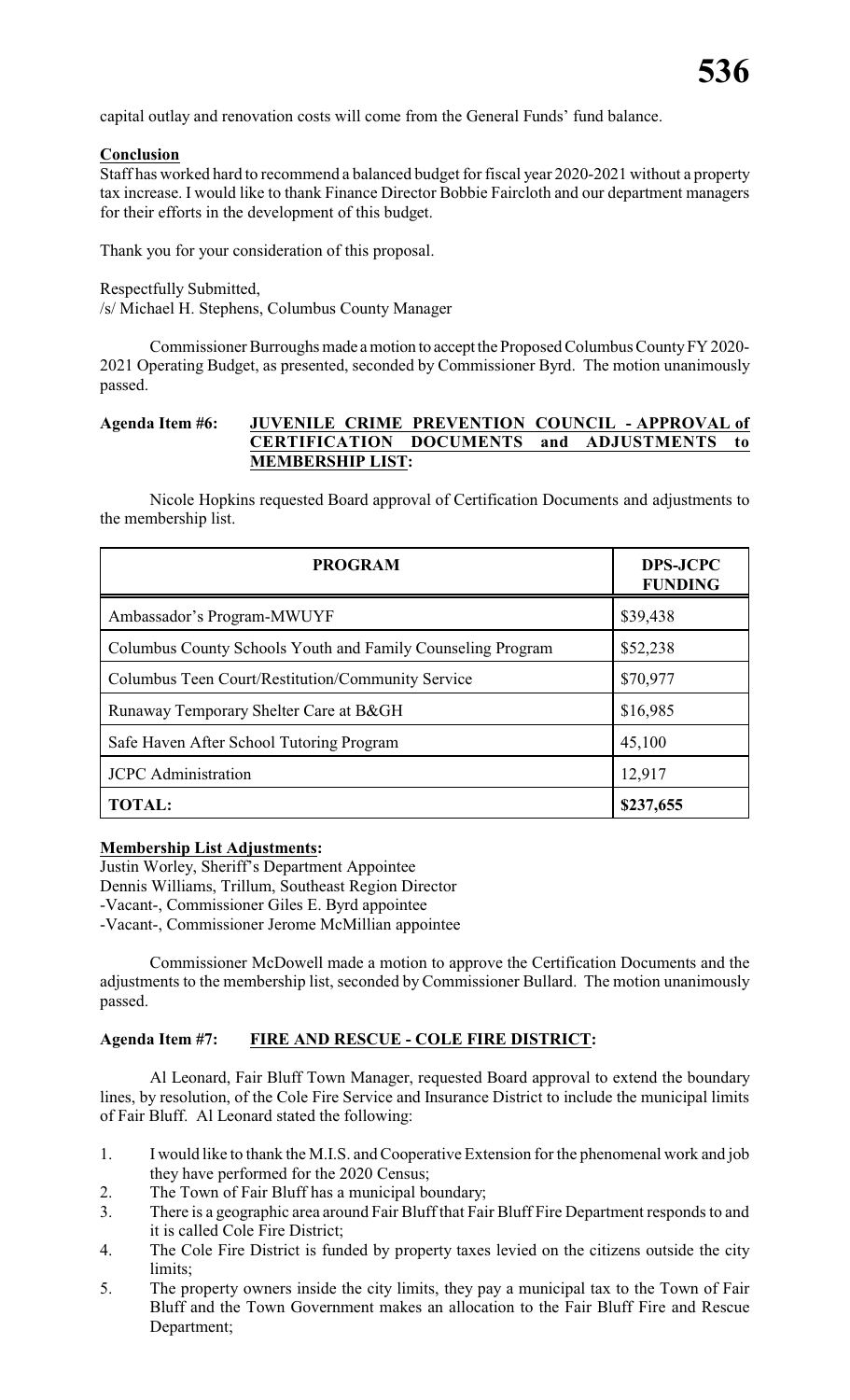- 6. Fair Bluff Fire and Rescue Department is not a municipal department, they are their own private corporation;
- 7. The Town of Fair Bluff has been devastated during the last four (4) years;
- 8. We are trying to put together a budget in order to operate;
- 9. We are having to cut out many things and one of the proposals is to cut out the allocation to Fair Bluff Fire and Rescue Department;
- 10. We are asking that the Cole Fire District move inside the city limits of Fair Bluff to incorporate all the property that is in the Town of Fair Bluff;
- 11. This will give the fire department more money than we are giving them;
- 12. The County staff has been very helpful with the proper process that needs to be followed, and we need to schedule a public hearing to be done by June 30, 2020, to enable us to set a tax rate; **and**
- 13. I am here tonight on behalf of the Cole Fire District and the Town of Fair Bluff to ask that you schedule a public hearing to amend the boundaries of the Cole Fire District to include all the properties inside the city limits.

## **MOTION:**

After deep and lengthy discussion was conducted relative to the legal requirements, monetary figures and the future impact on the citizens of Fair Bluff, Commissioner Prevatte made a motion to establish a Special Called Meeting on June 30, 2020, at 6:30 P.M., seconded by Commissioner Byrd. The motion unanimously passed.

#### **MOTION:**

Commissioner Prevatte made a motion to establish a Public Hearing for Tuesday, June 30, 2020, at 6:30 P.M., in the Dempsey B. Herring Courthouse Annex, Commissioners Chambers, to extend Cole Fire District to include the municipality of Fair Bluff, seconded by Commissioner Bullard. The motion unanimously passed.

#### **Agenda Item #8: FINANCE - APPROVAL of AUDIT CONTRACT for FISCAL YEAR 2019-2020**:

Bobbie Faircloth, Finance Director, requested Board approval of the Audit Contract for Fiscal Year 2019/2020 with Thompson, Price, Scott, Adams and Company, P.A., at the cost of \$39,500.

Commissioner Byrd made amotion to approve the Audit Contract for Fiscal Year 2019/2020 with Thompson, Price, Scott, Adams and Company, P.A., at the cost of \$39,500, seconded by Commissioner Bullard. The motion unanimously passed. The contract will be marked as Exhibit "A", in the Minute Book Attachments, Book Number 6, and kept on file in the Clerk to the Board's Office, and the Finance Office, for review.

#### **RECESS REGULAR SESSION and enter into PUBLIC HEARING:**

At 7:00 P.M., Commissioner Byrd made a motion to recess Regular Session and enter into a Public Hearing, seconded by Commissioner Mc Dowell. The motion unanimously passed.

```
7:00 P.M.
PUBLIC HEARING - COLUMBUS COUNTY FY 2020-2021 PROPOSED BUDGET
                        HEARING: the purpose of the Public Hearing is to allow any person
                        who wishes to be heard on the budget to send written comments
```
#### **PUBLIC HEARING OPENED:**

At 7:00 P.M., Chairman P. Edwin Russ opened the Public Hearing for the Columbus County FY 2020-2021 Proposed Budget, and stated the purpose of the Public Hearing is to allow any person who wishes to be heard on the budget to send written comments.

#### **COMMENTS:**

The following two (2) comments were orally read by Amanda B. Prince, County Attorney.

1. **Steve Smith:** stated the following: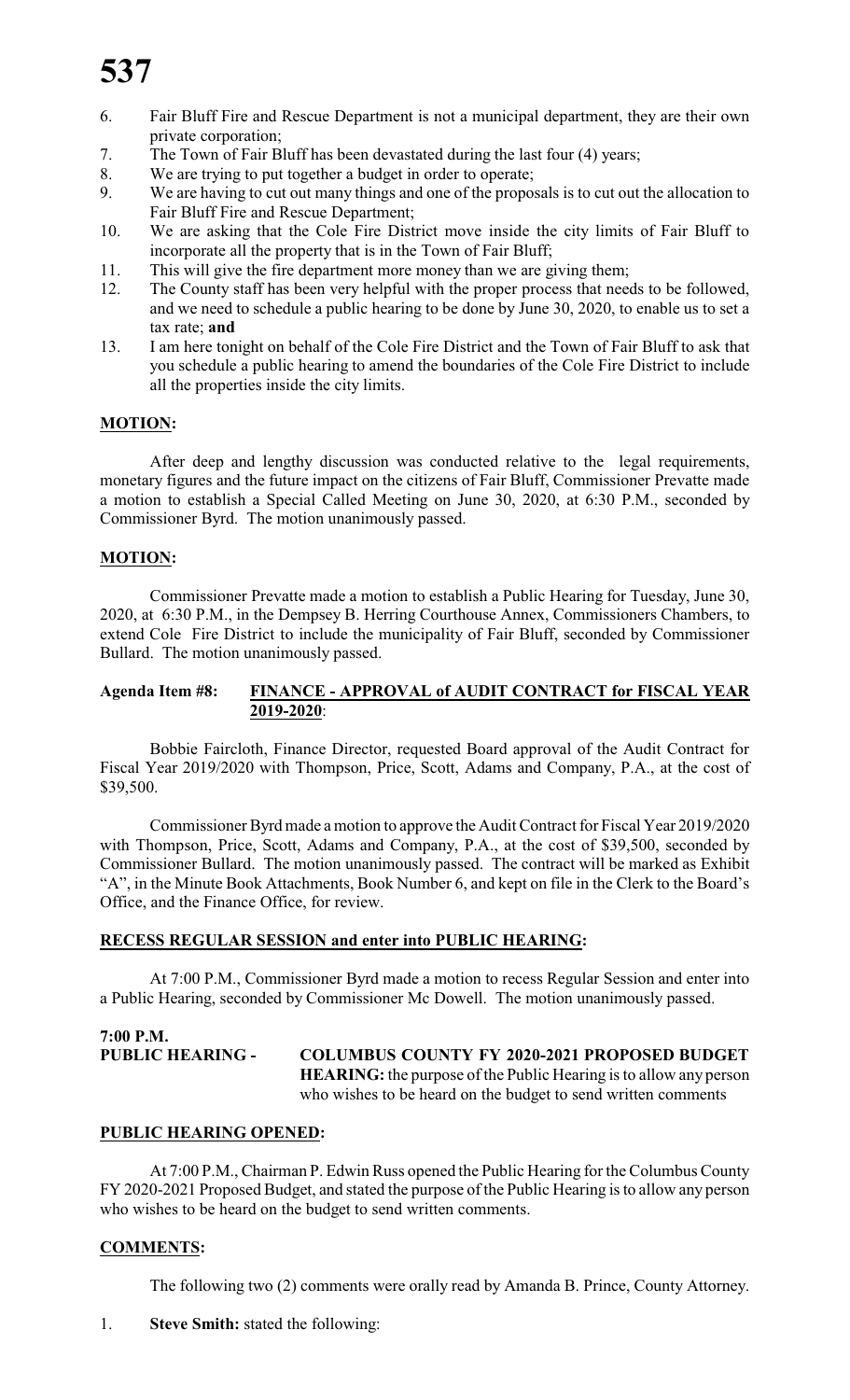-I am opposed to the following recommendation, as written, in the proposed budget:

# **"All employees will receive a 5% COLA adjustment".**

-I acknowledge that salaries for manyColumbus County employees is substandard and need to be increased. An across the board 5% "COLA" (cost of living adjustment) is not the correct way for several reasons:

-a true Cost of Living Adjustment should be based on an increasing consumer price index, i.e. the cost of buying things. According to the Bureau of Labor Statistics, the current CPI (in the south) is in the negative, meaning prices have gone down. So, don't call it a cost of living adjustment.

-Also, granting a 5% cost of living adjustment in the middle of a global pandemic, when our infection rate is one of the highest in the state, and many people and businesses are not working, needs to be re-thought.

-I urge you to do one, or more, of the following:

- 1. Have the overall salary scale reviewed with recommended adjustments;
- 2. Have each class of jobs reviewed with an appropriate grade assigned to it that correlates to the salary scale;
- 3. Implement a robust performance review system, which **is linked to merit pay increases.**

-I'm sure the County has access to resources that can assist them with the above, and if completion is beyond July1, the raises can be retroactive.

-With this, I urge you to adjust the compensation of the high performers significantly to retain them. The poor performers should not receive an increase, and the mediocre performers, a more modest increase.

-A 5% COLA is not a good system, and should be replaced with a merit-based performance review system linked to pay raises.

-Thank you.

## 2. **Richard, The Transporter:** stated the following:

-We are a Wilmington, North Carolina-based airport and medical transportation service operating since 2006.

-Thanking you in advance.

# **MOTION:**

#### **SECOND PUBLIC HEARING ESTABLISHED:**

After discussion was conducted relative to the need for the second Public Hearing, Commissioner Burroughs made a motion to establish the second Public Hearing for the Columbus County FY 2020-2021 Budget on June 15, 2020, at 6:30 P.M., in the Dempsey B. Herring Courthouse Annex, Commissioners Chambers, seconded by Commissioner Byrd. The motion unanimously passed.

#### **PUBLIC HEARING CLOSED:**

At 7:09 P.M., Commissioner Burroughs made a motion to close the Public Hearing, seconded by Commissioner Byrd. The motion unanimously passed.

# **RESUME REGULAR SESSION:**

At 7:09 P.M., Commissioner Prevatte made a motion to resume Regular Session, seconded by Vice Chairman McMillian. The motion unanimously passed.

## **RECESSREGULAR SESSION and enter into COLUMBUSCOUNTYWATERand SEWER DISTRICTS I, II, III, IV and V BOARD MEETING:**

At 7:11 P.M., Commissioner Burroughs made a motion to recess Regular Session and enter into a **combination meeting** of Columbus County Water and Sewer Districts I, II, III, IV and V, seconded by Commissioner McDowell. The motion unanimously passed.

#### **Agenda Item#9: COLUMBUSCOUNTY WATER and SEWER DISTRICTS I, II, III, IV and V BOARD MEETING MINUTES:**

May 11, 2020 (May 04, 2020) Columbus County Water and Sewer District I, II, III, IV and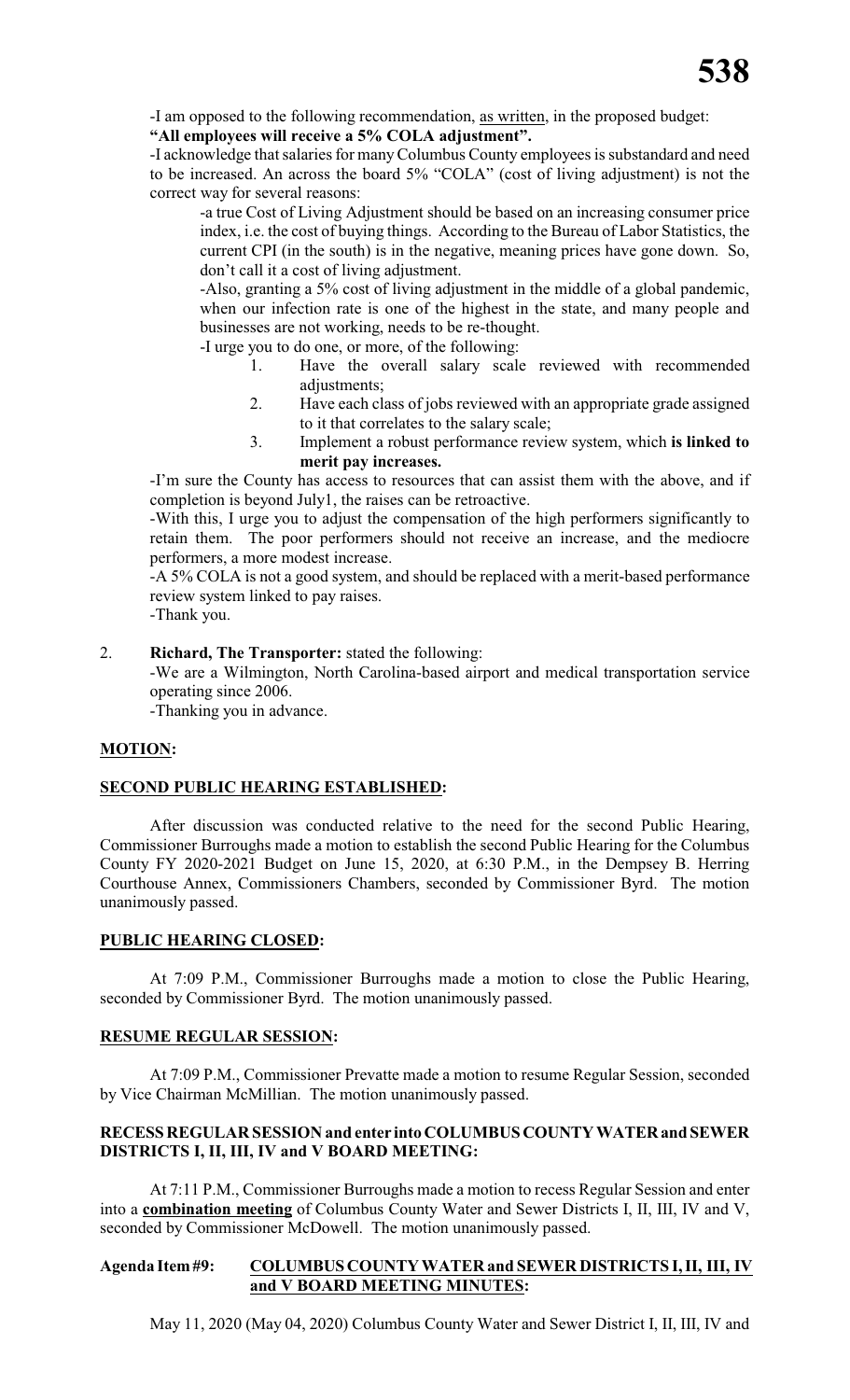# V Board Meeting **(5 Sets)**

This information will be recorded in Minute Book Number 2 for each Water District, respectively.

#### **Agenda Item#10: COLUMBUSCOUNTY WATER and SEWER DISTRICTS I, II, III, IV and V - APPROVAL of MONTHLY BILLING ADJUSTMENTS for FEBRUARY, MARCH and APRIL, 2020:**

Harold Nobles, Public Utilities Director, requested Board approval of the monthly billing adjustments for February, March and April, 2020.

This information will be recorded in Minute Book Number 2 for each Water District, respectively.

# **ADJOURN COMBINATION MEETING of COLUMBUS COUNTY WATER and SEWER DISTRICTS I, II, III, IV AND V BOARD MEETING:**

At 7:12 P.M., Commissioner Byrd made a motion to adjourn the **combination meeting** of Columbus County Water and Sewer Districts I, II, III, IV and V Board Meeting, seconded by Vice Chairman McMillian. The motion unanimously passed.

## **Agenda Item #11: PUBLIC INPUT (by TELEPHONE, E-MAIL or LETTER):**

No public input was received either orally or written.

#### **Agenda Item #12: CONSENT AGENDA ITEM:**

Commissioner McDowell made a motion to approve the following Consent Agenda Item, seconded by Commissioner Byrd. The motion unanimously passed.

| <b>TYPE</b>         | <b>ACCOUNT</b> | <b>DETAILS</b>                 | <b>AMOUNT</b> |
|---------------------|----------------|--------------------------------|---------------|
| <b>Expenditures</b> | 10-4180-549815 | <b>NC Vital Records Fee</b>    | 658           |
| <b>Revenues</b>     | 10-3418-441016 | <b>NC Vitals Record Fee</b>    | 658           |
| <b>Expenditures</b> | 50-4970-526004 | COVID-19 Supplies              | 45,646        |
| <b>Revenues</b>     | 50-3497-423035 | <b>CARES</b> Act               | 45,646        |
| <b>Expenditures</b> | 17-4190-512100 | Salaries-Regular               | (\$35,000)    |
|                     | 17-4190-512600 | Salaries - Part Time           | $(\$500)$     |
|                     | 17-4190-512700 | Longevity                      | (250)         |
|                     | 17-4190-518100 | <b>FICA</b>                    | (5,000)       |
|                     | 17-4190-518200 | <b>Retirement Contribution</b> | (1,000)       |
|                     | 17-4190-518301 | <b>Insurance Contribution</b>  | (1,000)       |
|                     | 17-4190-526001 | <b>Departmental Supplies</b>   | (31,216)      |
|                     | 17-4190-531100 | Travel                         | (2,500)       |
|                     | 17-4213-512100 | Salaries - Regular             | 35,000        |
|                     | 17-4213-512600 | Salaries - Part Time           | 500           |
|                     | 17-4213-512700 | Longevity                      | 250           |
|                     | 17-4213-518100 | <b>FICA</b>                    | 5,000         |
|                     | 17-4213-518200 | <b>Retirement Contribution</b> | 1,000         |
|                     | 17-4213-518301 | <b>Insurance Contribution</b>  | 1,000         |
|                     | 17-4213-526001 | <b>Departmental Supplies</b>   | 31,216        |

#### **Budget Amendments:**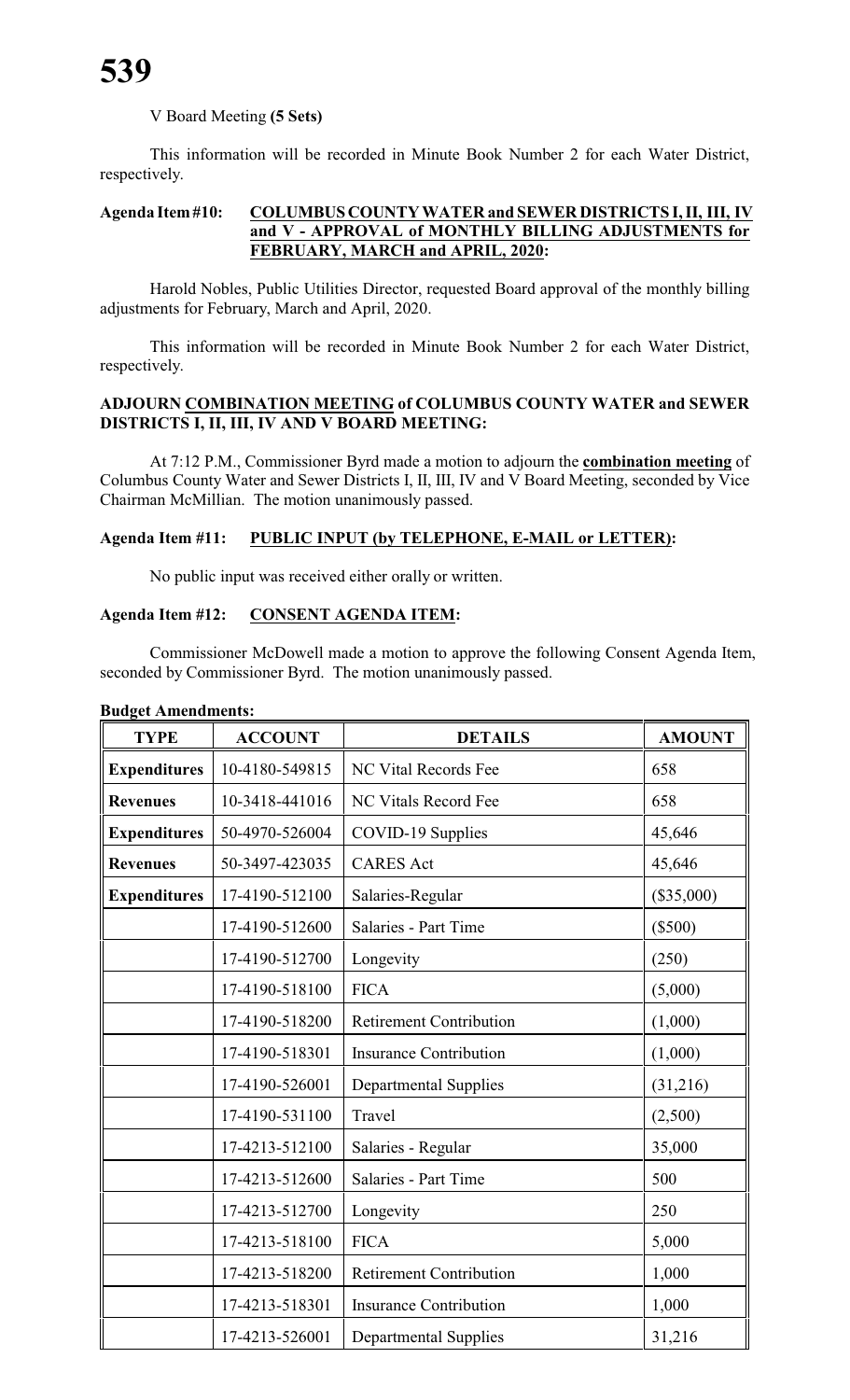

| <b>TYPE</b> | <b>ACCOUNT</b> | <b>DETAILS</b>                  | <b>AMOUNT</b> |
|-------------|----------------|---------------------------------|---------------|
|             | 17-4213-531100 | l Travel                        | 2,500         |
| ll Revenues |                | 10-3580-430172   COVID 19 Grant | (76, 466)     |
|             |                | 10-3581-430172   COVID 19 Grant | 76,466        |

### **Agenda Item #13: COMMENTS:**

Chairman Russ opened the floor for comments. The following spoke.

## B. **Board of Commissioners:**

1. **Commissioner Burroughs:** stated the following:

-Our nation is in a difficult situation at this time with the COVID-19 Virus; **and** -We all need prayers.

2. **Commissioner Byrd:** stated the following:

-The culverts on Blacksmith Road are not adequate to keep water from running over the road;

-Additional culverts need to be added or a larger culvert to prevent the water from running over the road;

-I would like to send a letter to the North Carolina Department of Transportation relative to the culverts being inadequate, in size or quantity, for the water in certain areas;

# **MOTION:**

Commissioner Byrd made a motion to send a letter to the North Carolina Department of Transportation relative to the inadequate culverts, in size and quantity, on Blacksmith Road, Dolph Lewis Road and Highway 242 in Cerro Gordo, seconded by Commissioner Bullard. The motion unanimously passed.

> -I would like a sign to be erected at the Saint James Mill Pond; **and** -The e-mail sent to the Board from an angry employee did not have a signature, and usually unsigned letters or e-mails are not recognized by anyone.

3. **Vice Chairman McMillian:** stated the following:

-I would like to thank all the departments for the good work they have been doing during this pandemic; **and**

-I do not understand why the State is not maintaining the State public roads.

4. **Commissioner McDowell:** stated the following:

-I have been asked to find out what the process is to establish a water tax drainage district;

-I encourage everyone to use social distancing; **and**

-The signups for County water has been extended until June 30, 2020.

- 5. **Commissioner Bullard:** stated the following: -I called Gail Edwards this morning regarding water being under the R.J. Corman Railroad; **and** -I know you have been working hard on the budget, but it needs to be tweaked more to grant the 5% increase to a higher percentage.
- 6. **Commissioner Prevatte:** stated the following: -I want to echo what has been stated relative to the work on the budget and I would like to thank everyone for their help; -As of this morning, we had 339 cases of the COVID-19, and we rank number 2 in the State; **and** -We all need to pray for Columbus County.
- 7. **Chairman Russ:** stated the following: -The Fire Marshal and the Assistant Fire Marshal want permission to carrya handgun;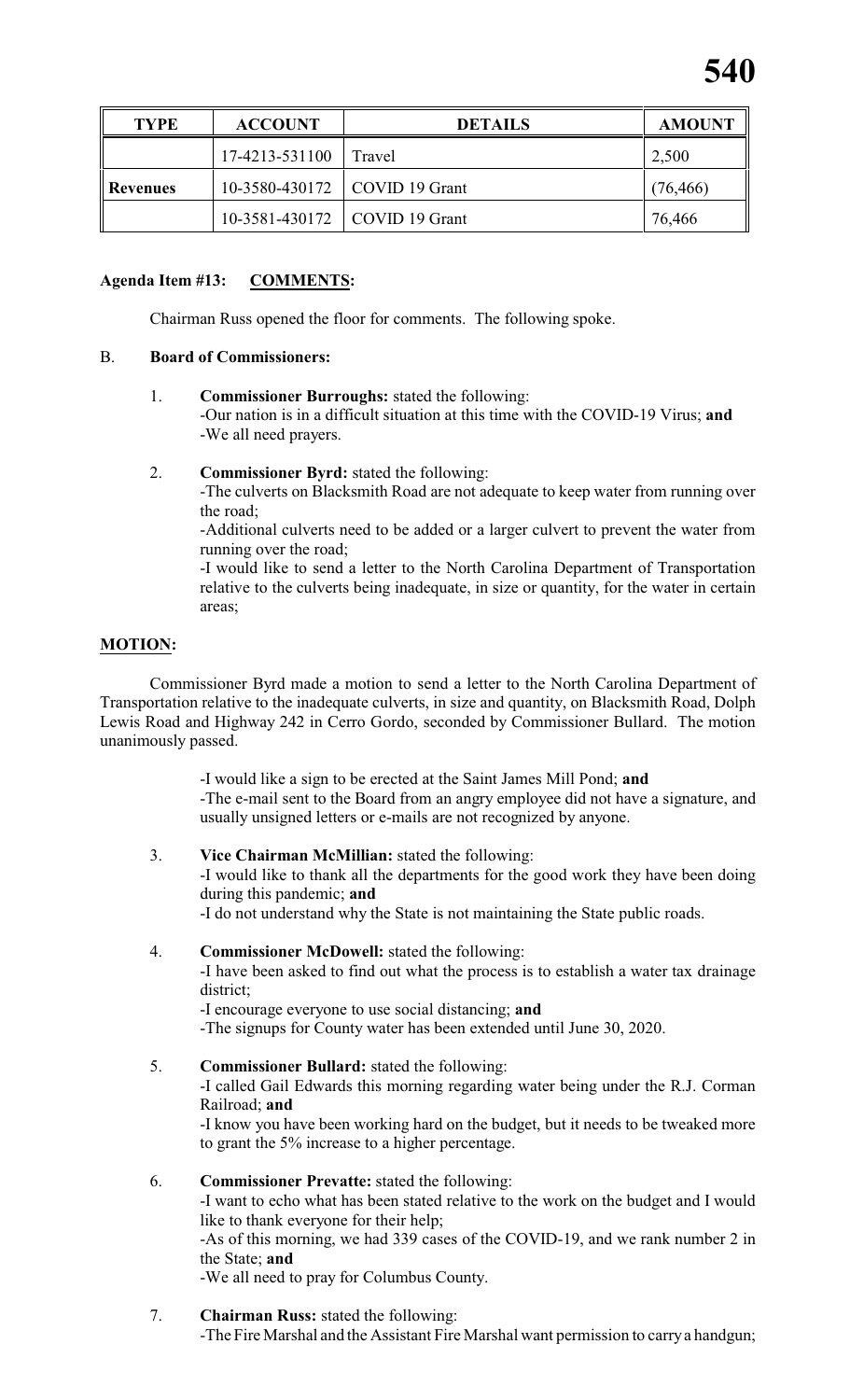#### **and**

-I have received requests as to how the money from the County for the Veterans Memorial Park is being spent.

### C. **County Manager (Michael H. Stephens):**

- 1. We have been working hard with the Judicial System on the areas where the Judge stipulated; **and**
- 2. I am very proud of our Maintenance Department for their extra efforts in getting all of this work done.

### **AGENDA ADD-ON:**

Commissioner Byrd made a motion to add N.C.G.S. § 143-318.11(a) (9) Public Safety to the Closed Session, seconded by Commissioner Bullard. The motion unanimously passed.

## **RECESS REGULAR SESSION and enter into CLOSED SESSION in ACCORDANCE with N.C.G.S. § 143-318.11(a)(4)ECONOMICDEVELOPMENT; (6) PERSONNELand -AGENDA ADD-ON- (9) PUBLIC SAFETY:**

#### **Agenda Item #14: CLOSED SESSION in ACCORDANCE with N.C.G.S. § 143-318.11 (a) (4) ECONOMIC DEVELOPMENT; and (6) PERSONNEL; AGENDA ADD-ON: (9) PUBLIC SAFETY:**

No official action was taken.

## **ADJOURN CLOSED SESSION and resume REGULAR SESSION:**

At 8:57 P.M., Commissioner Byrd made a motion to adjourn Closed Session and resume Regular Session, seconded by Commissioner Bullard. The motion unanimously passed.

#### **READING and APPROVAL of CLOSED SESSION GENERAL ACCOUNT:**

Chairman Russ requested that Amanda B. Prince, County Attorney, orally read the Closed Session General Account. Ms. Prince orallyread the following: *"The Commissioners discussed with the Sheriff plans for protecting public safety as it relates to existing and future terrorism, the Commissioners discussedEconomicDevelopmentmatters with Gary Lanier and County Manager, and the Commissioners discussed personnel matters with the County Manager. No action was taken by the Board"*.

Commissioner Byrd made a motion to approve the Closed Session General Account, seconded by Commissioner Prevatte. The motion unanimously passed.

# **MOTION:**

Commissioner Burroughs made a motion to put the Finance Director and the Clerk to the Board under the management of the County Manager, seconded Commissioner McDowell. The motion unanimously passed.

# **ESTABLISHMENT of BUDGET WORKSHOP DATE:**

After discussion, it was the general consensus of the Board to establish the Budget Workshop Number 1 for Tuesday, June 02, 2020, at 6:30 P.M., in the Dempsey B. Herring Courthouse Annex, Commissioners' Chambers.

#### **Agenda Item #15: ADJOURNMENT:**

At 9:02 P.M., Commissioner Prevatte made a motion to adjourn, seconded byCommissioner Bullard. The motion unanimously passed.

**APPROVED:**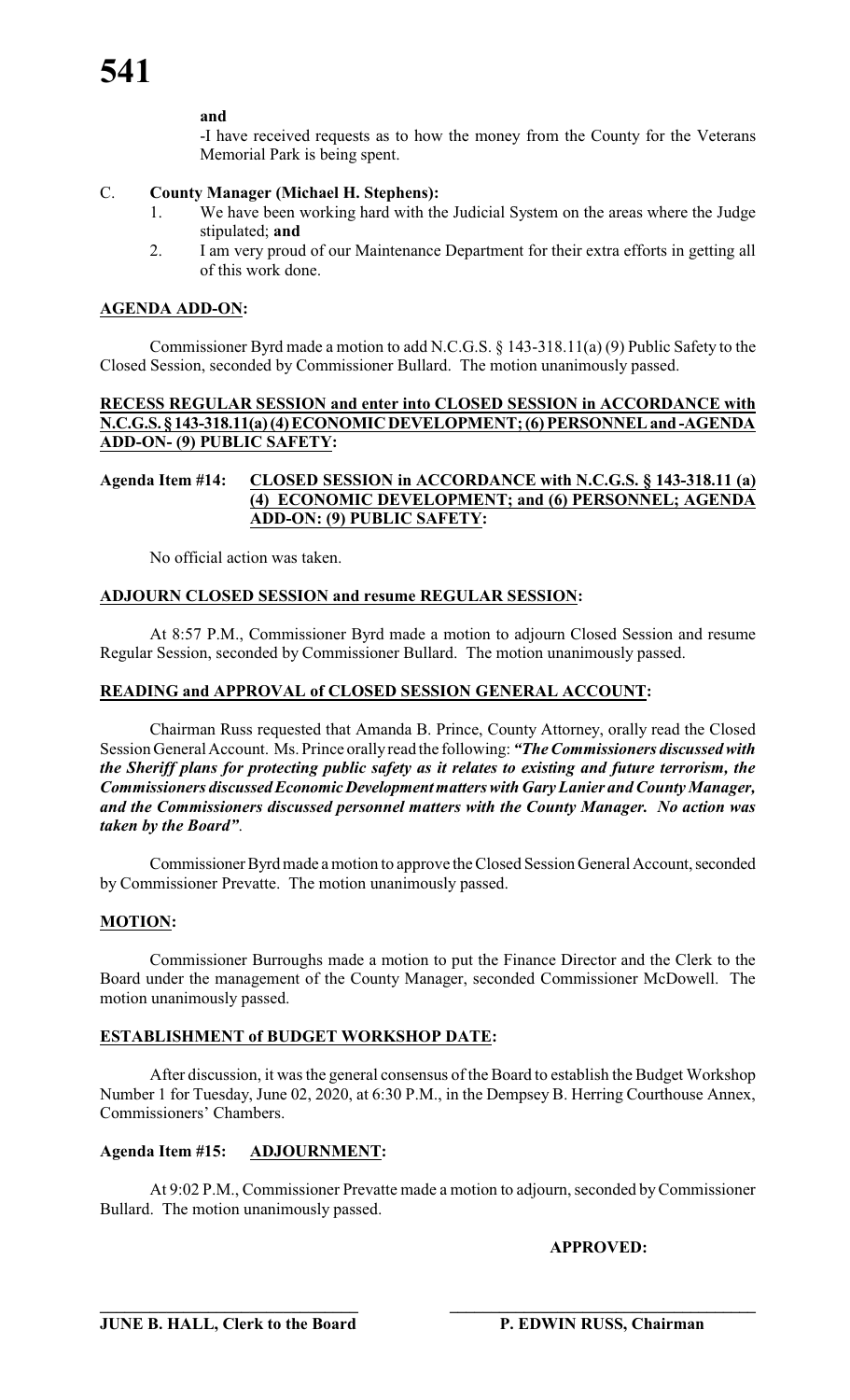The Honorable Columbus County Commissioners met on the above stated date and at the above stated time in the DempseyB. HerringCourthouse Annex, 112 West Smith Street, Whiteville, North Carolina 28472, for the purpose to act as the Columbus County Water and Sewer District I Board.

#### **COMMISSIONERS PRESENT: APPOINTEES PRESENT:**

P. Edwin Russ, **Chairman** Mike Stephens, **County Manager** James E. Prevatte June B. Hall, **Clerk to the Board** Giles E. Byrd **Bobbie Faircloth, Finance Officer** Trent Burroughs Ricky Bullard Charles T. McDowell

Jerome McMillian, **Vice Chairman** Amanda B. Prince, **County Attorney** 

#### **MEETING CALLED TO ORDER:**

At 7:11 P.M., Chairman P. Edwin Russ called the **combination meeting** of Columbus County Water and Sewer Districts I, II, III, IV and V Board Meeting to order.

#### **Agenda Item#9: COLUMBUS COUNTY WATER and SEWER DISTRICTS I, II, III, IV and V BOARD MEETING MINUTES:**

May 11, 2020 (May 04, 2020) Columbus County Water and Sewer Districts I, II, III, IV and V Board Meeting **(5 Sets)**

Commissioner Bullard made a motion to approve the May 11, 2020 (May 04, 2020) Columbus County Water and Sewer District I Board Meeting Minutes, as recorded, seconded by Commissioner Byrd. The motion unanimously passed.

## **Agenda Item #10: COLUMBUS COUNTY WATER and SEWER DISTRICTS I - APPROVAL of MONTHLY BILLING ADJUSTMENTS for FEBRUARY, MARCH and APRIL, 2020:**

Harold Nobles, Public Utilities Director, requested Board approval of the monthly billing adjustments for February, March and April, 2020.

# **DISTRICT I ADJUSTMENTS FOR FEBRUARY, MARCH, APRIL 2020**

| DATE      | $\bf ACCT#$ | <b>ACCT NAME</b>      | <b>ADJ AMT</b> | <b>REASON FOR ADJUSTMENT</b> |
|-----------|-------------|-----------------------|----------------|------------------------------|
| 2/12/2020 | 402780.0097 | <b>Heather Butler</b> | \$56.73        | Posting Error                |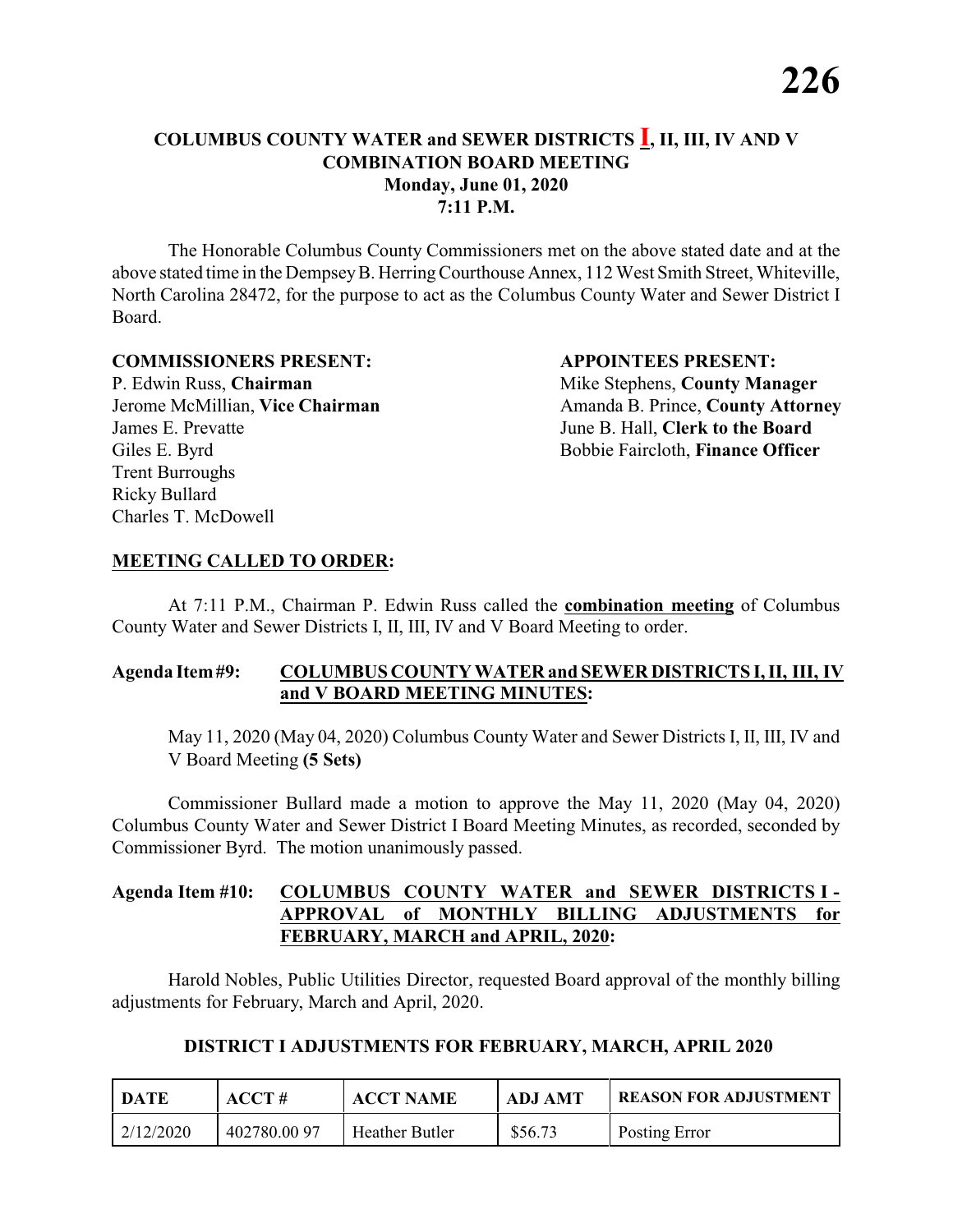| <b>DATE</b> | ACCT#       | <b>ACCT NAME</b>        | <b>ADJ AMT</b> | <b>REASON FOR ADJUSTMENT</b> |
|-------------|-------------|-------------------------|----------------|------------------------------|
| 2/12/2020   | 103830.0097 | Raven Grainger          | \$74.42        | Returned Draft & Fee         |
| 2/12/2020   | 405041.0098 | Jack McPherson          | \$85.60        | Returned Draft & Fee         |
| 2/18/2020   | 101540.0097 | Linda Tompkins          | \$(150.15)     | Leak Adjustment              |
| 2/18/2020   | 205580.0097 | <b>Brenda Batton</b>    | \$(1,002.54)   | Leak Adjustment              |
| 2/29/2020   | 403390.0094 | Martha Hardwick         | \$66.66        | Returned Draft & Fee         |
| 2/29/2020   | 404424.0093 | Julia Kelly             | \$215.41       | Returned Check & Fee         |
| 2/29/2020   | 405041.0098 | Jack McPherson          | \$106.83       | Returned Draft & Fee         |
| 2/29/2020   | 300610.0093 | Erica Manning           | \$(148.31)     | Leak Adjustment              |
| 2/29/2020   | 404670.0098 | <b>Guilford Barnes</b>  | \$(5.00)       | Tabor City Error             |
| 2/29/2020   | 405080.0093 | Cheryl Gerald           | \$(5.00)       | Tabor City Error             |
| 2/29/2020   | 405410.0096 | Joseph Spivey Jr        | \$(5.00)       | Tabor City Error             |
| 2/29/2020   | 600660.0098 | Willie Graham           | \$(5.00)       | Tabor City Error             |
| 2/29/2020   | 600690.0098 | Wanda Thomas            | \$(5.00)       | Tabor City Error             |
| 2/29/2020   | 600720.0098 | Mae Etta Graham         | \$(5.00)       | Tabor City Error             |
| 2/29/2020   | 600730.0098 | Winfred Graham          | \$(5.00)       | Tabor City Error             |
| 2/29/2020   | 601230.0098 | John Stevenson          | \$(5.00)       | Tabor City Error             |
| 2/29/2020   | 100440.0098 | Mike Waddell            | \$(5.00)       | Tabor City Error             |
| 2/29/2020   | 100840.0096 | Juanita Jordan          | \$(5.00)       | Tabor City Error             |
| 2/29/2020   | 102430.0097 | <b>Betty Leiva</b>      | \$(5.00)       | <b>Tabor City Error</b>      |
| 2/29/2020   | 104130.0098 | Royce Fowler            | \$(5.00)       | Tabor City Error             |
| 2/29/2020   | 204790.0098 | Johnny Smith            | \$(5.00)       | <b>Tabor City Error</b>      |
| 2/29/2020   | 205590.0098 | Annie Fairley           | \$(5.00)       | Tabor City Error             |
| 2/29/2020   | 208550.0098 | Allene Todd             | \$(5.00)       | Tabor City Error             |
| 2/29/2020   | 400200.0098 | Timmy Canady            | \$(5.00)       | Tabor City Error             |
| 2/29/2020   | 400350.0098 | Lloyd Hinson            | \$(5.00)       | <b>Tabor City Error</b>      |
| 2/29/2020   | 400870.0098 | David Harris            | \$(5.00)       | Tabor City Error             |
| 2/29/2020   | 401680.0097 | Bris School Age<br>Care | \$(5.00)       | <b>Tabor City Error</b>      |
| 2/29/2020   | 402180.0094 | Carl Matulis Sr         | \$(5.00)       | <b>Tabor City Error</b>      |
| 3/12/2020   | 206340.0098 | Danny Fowler            | \$(89.25)      | <b>Billing Error</b>         |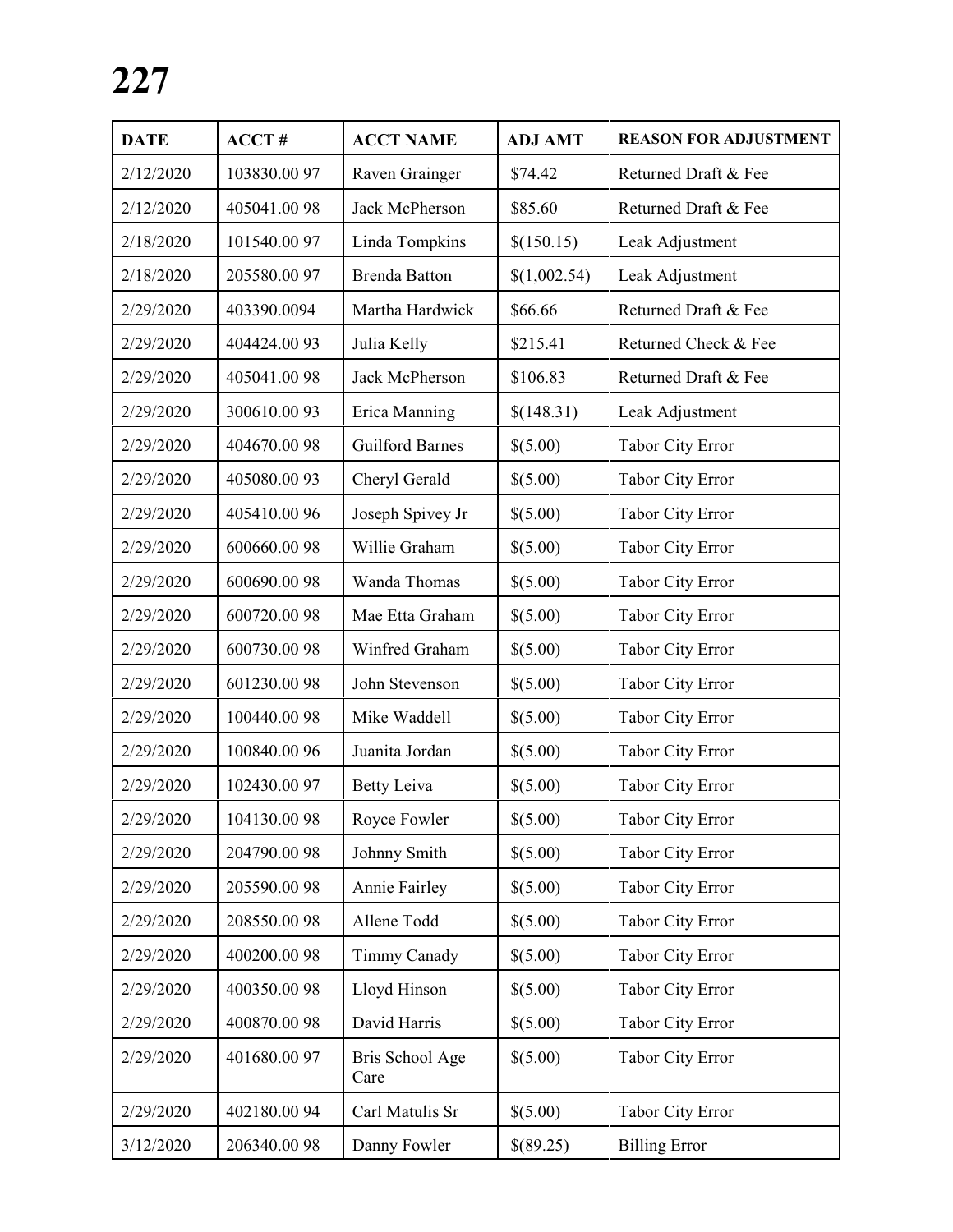| <b>DATE</b> | ACCT#       | <b>ACCT NAME</b>                     | <b>ADJ AMT</b> | <b>REASON FOR ADJUSTMENT</b> |
|-------------|-------------|--------------------------------------|----------------|------------------------------|
| 3/12/2020   | 102580.0092 | Joey Hammonds                        | \$(0.99)       | Posting Error                |
| 3/12/2020   | 205580.0097 | <b>Brenda Batton</b>                 | \$(300.00)     | Leak Adjustment              |
| 3/12/2020   | 405041.0098 | Jack McPherson                       | \$25.00        | Service Call Fee             |
| 3/12/2020   | 302350.0098 | Mitchell Cartret                     | \$(30.00)      | Posting Error                |
| 3/18/2020   | 302220.0097 | Leanna King                          | \$(68.81)      | Leak Adjustment              |
| 4/8/2020    | 206621.0098 | David Fowler                         | \$(118.04)     | Leak Adjustment              |
| 4/8/2020    | 205971.0098 | New Life Baptist<br>Church Parsonage | \$50.00        | <b>Tabor City Error</b>      |

Commissioner Byrd made amotion to approve the monthly billing adjustments for February, March and April, 2020, for Columbus County Water and Sewer District I, seconded by Commissioner Bullard. The motion unanimously passed.

## **ADJOURNMENT:**

At 7:12 P.M., Commissioner Byrd made a motion to adjourn, seconded by Commissioner McMillian. The motion unanimously passed.

#### **APPROVED:**

**JUNE B. HALL, Clerk to Board P. EDWIN RUSS, Chairman** 

**\_\_\_\_\_\_\_\_\_\_\_\_\_\_\_\_\_\_\_\_\_\_\_\_\_\_\_\_ \_\_\_\_\_\_\_\_\_\_\_\_\_\_\_\_\_\_\_\_\_\_\_\_\_\_\_\_\_\_\_**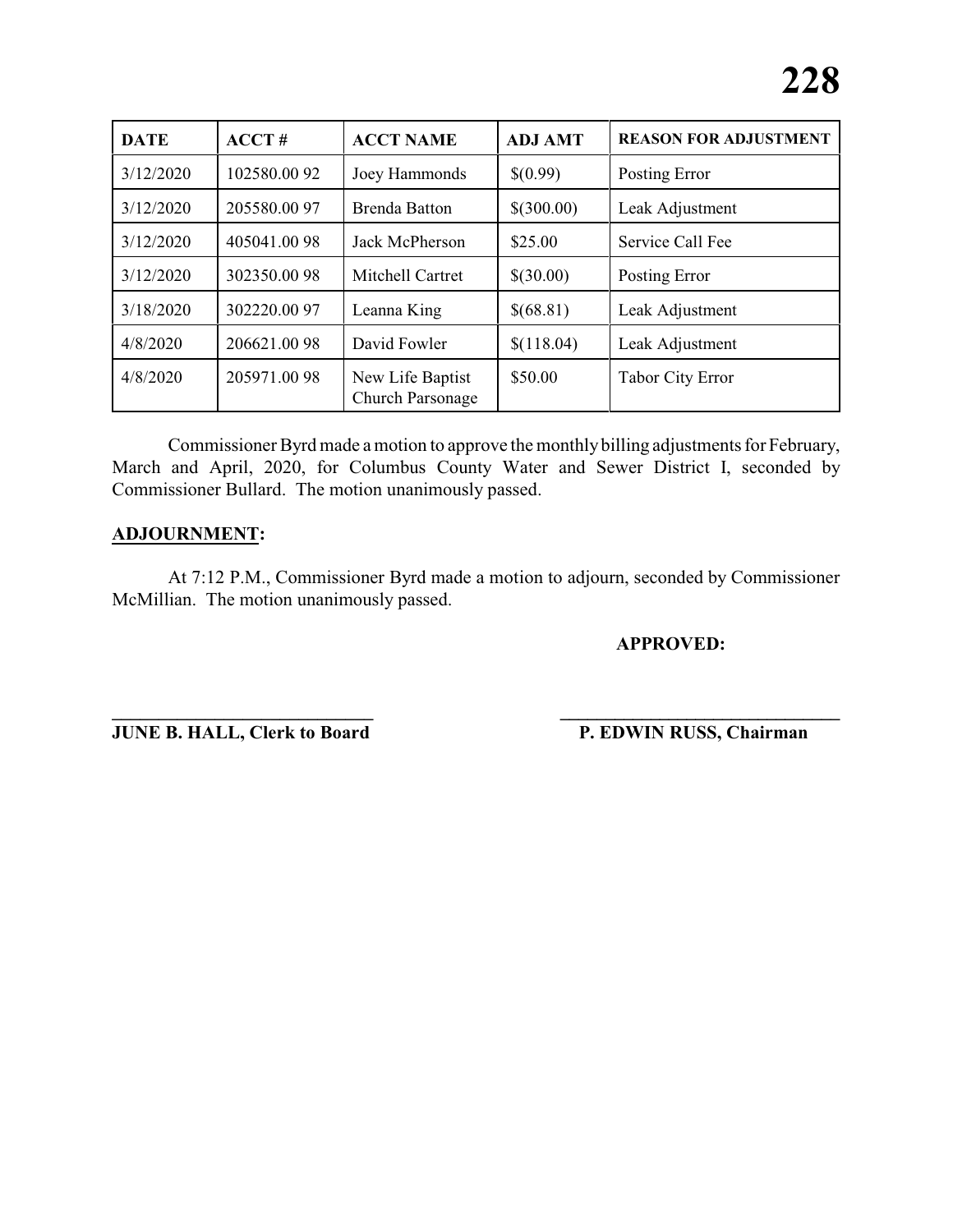The Honorable Columbus County Commissioners met on the above stated date and at the above stated time in the DempseyB. HerringCourthouse Annex, 112 West Smith Street, Whiteville, North Carolina 28472, for the purpose to act as the Columbus County Water and Sewer District II Board.

#### **COMMISSIONERS PRESENT: APPOINTEES PRESENT:**

P. Edwin Russ, **Chairman** Mike Stephens, **County Manager** James E. Prevatte June B. Hall, **Clerk to the Board** Giles E. Byrd **Bobbie Faircloth, Finance Officer** Trent Burroughs Ricky Bullard Charles T. McDowell

Jerome McMillian, **Vice Chairman** Amanda B. Prince, **County Attorney** 

#### **MEETING CALLED TO ORDER:**

At 7:11 P.M., Chairman P. Edwin Russ called the **combination meeting** of Columbus County Water and Sewer Districts I, II, III, IV and V Board Meeting to order.

#### **Agenda Item#9: COLUMBUS COUNTY WATER and SEWER DISTRICTS I, II, III, IV and V BOARD MEETING MINUTES:**

May 11, 2020 (May 04, 2020) Columbus County Water and Sewer Districts I, II, III, IV and V Board Meeting **(5 Sets)**

Commissioner Bullard made a motion to approve the May 11, 2020 (May 04, 2020) Columbus County Water and Sewer District II Board Meeting Minutes, as recorded, seconded by Commissioner Byrd. The motion unanimously passed.

#### **Agenda Item #10: COLUMBUS COUNTY WATER and SEWER DISTRICT II - APPROVAL of MONTHLY BILLING ADJUSTMENTS for FEBRUARY, MARCH and APRIL, 2020:**

Harold Nobles, Public Utilities Director, requested Board approval of the monthly billing adjustments for February, March and April, 2020.

| <b>DATE</b> | $ACCT \#$   | <b>ACCT NAME</b> | <b>ADJ AMT</b> | <b>REASON FOR ADJUSTMENT</b> |
|-------------|-------------|------------------|----------------|------------------------------|
| 2/12/2020   | 120000.0098 | Ellen Daniels    | \$(88.71)      | <b>Posting Error</b>         |
| 2/12/2020   | 131170.0098 | Phyllis Bullard  | \$(889.68)     | Leak Adjustment              |

#### **DISTRICT II ADJUSTMENTS FOR FEBRUARY, MARCH, APRIL 2020**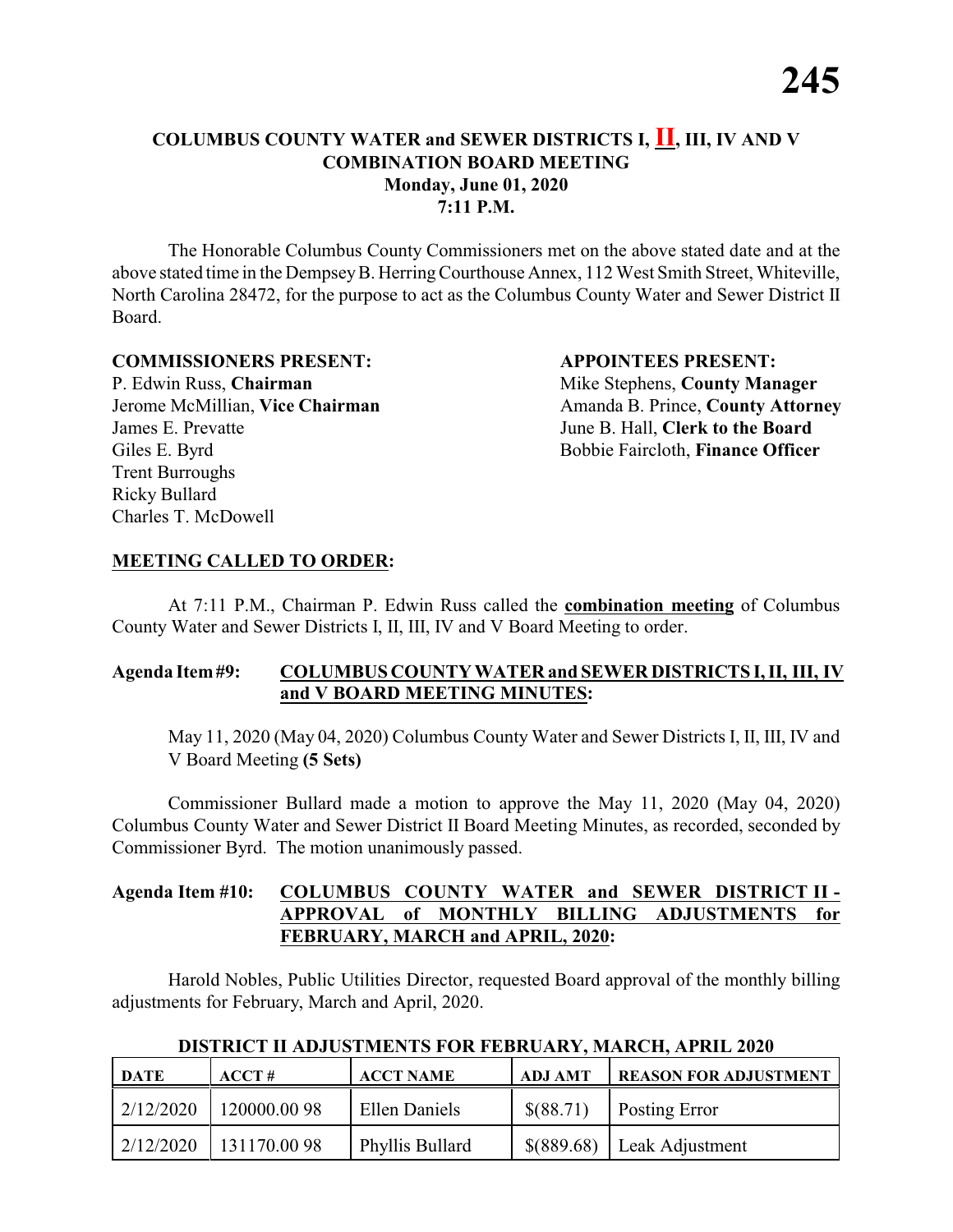| <b>DATE</b> | $ACCT$ #     | <b>ACCT NAME</b>      | <b>ADJ AMT</b> | <b>REASON FOR ADJUSTMENT</b> |
|-------------|--------------|-----------------------|----------------|------------------------------|
| 2/12/2020   | 131830.0098  | <b>Hilton Simmons</b> | \$69.94        | Returned Draft & Fee         |
| 2/12/2020   | 133180.0097  | <b>Casey Nealy</b>    | \$62.85        | Returned Draft & Fee         |
| 2/18/2020   | 121870.0098  | Jackie Shelley        | \$(365.36)     | Leak Adjustment              |
| 2/18/2020   | 143990.0098  | Denise Davis          | \$(490.37)     | Leak Adjustment              |
| 2/29/2020   | 120390.0098  | Linda Hilburn         | \$81.13        | Returned Draft & Fee         |
| 2/29/2020   | 112145.0098  | Linda Shaw            | \$(197.76)     | Leak Adjustment              |
| 3/12/2020   | 150239.0097  | Doris Redwine         | \$(35.00)      | Posting Error                |
| 3/12/2020   | 142060.0098  | John Lennon           | \$(491.75)     | Leak Adjustment              |
| 3/12/2020   | 142840.0098  | Helen Bethea          | \$(525.00)     | <b>Customer</b> is Deceased  |
| 3/12/2020   | 120935.0098  | Gerald Jenkins        | \$(30.00)      | Posting Error                |
| 3/18/2020   | 133050.0097  | William Johnson       | \$(30.00)      | Posting Error                |
| 3/18/2020   | 141699.00 97 | Natasha Jones         | \$296.23       | Returned Check & Fee         |
| 3/18/2020   | 133620.0098  | Dorothy Cribb         | \$(15.49)      | <b>Billing Error</b>         |
| 4/8/2020    | 112418.0098  | James Tyree           | \$53.59        | Returned Check & Fee         |
| 4/8/2020    | 140361.0093  | Justin Williamson     | \$126.00       | Returned Check & Fee         |
| 4/8/2020    | 121860.0098  | Annie Grier           | \$62.19        | Returned Draft & Fee         |
| 4/8/2020    | 143710.0094  | Crystal Hewett        | \$95.48        | Returned Draft & Fee         |
| 4/8/2020    | 131250.0096  | Ida Horton            | \$(288.92)     | Leak Adjustment              |
| 4/22/2020   | 133154.0097  | James Ketchum         | \$(30.00)      | Posting Error                |
| 4/22/2020   | 133155.0098  | Harry Connor          | \$(30.00)      | Posting Error                |
| 4/22/2020   | 110490.0098  | <b>Bobby Hulon</b>    | \$(637.42)     | Leak Adjustment              |

Commissioner Byrd made amotion to approve the monthlybilling adjustments for February, March and April, 2020, for Columbus County Water and Sewer District II, seconded by Commissioner Bullard. The motion unanimously passed.

#### **ADJOURNMENT:**

At 7:12 P.M., Commissioner Byrd made a motion to adjourn, seconded by Commissioner McMillian. The motion unanimously passed.

**\_\_\_\_\_\_\_\_\_\_\_\_\_\_\_\_\_\_\_\_\_\_\_\_\_\_\_\_ \_\_\_\_\_\_\_\_\_\_\_\_\_\_\_\_\_\_\_\_\_\_\_\_\_\_\_\_\_\_\_**

#### **APPROVED:**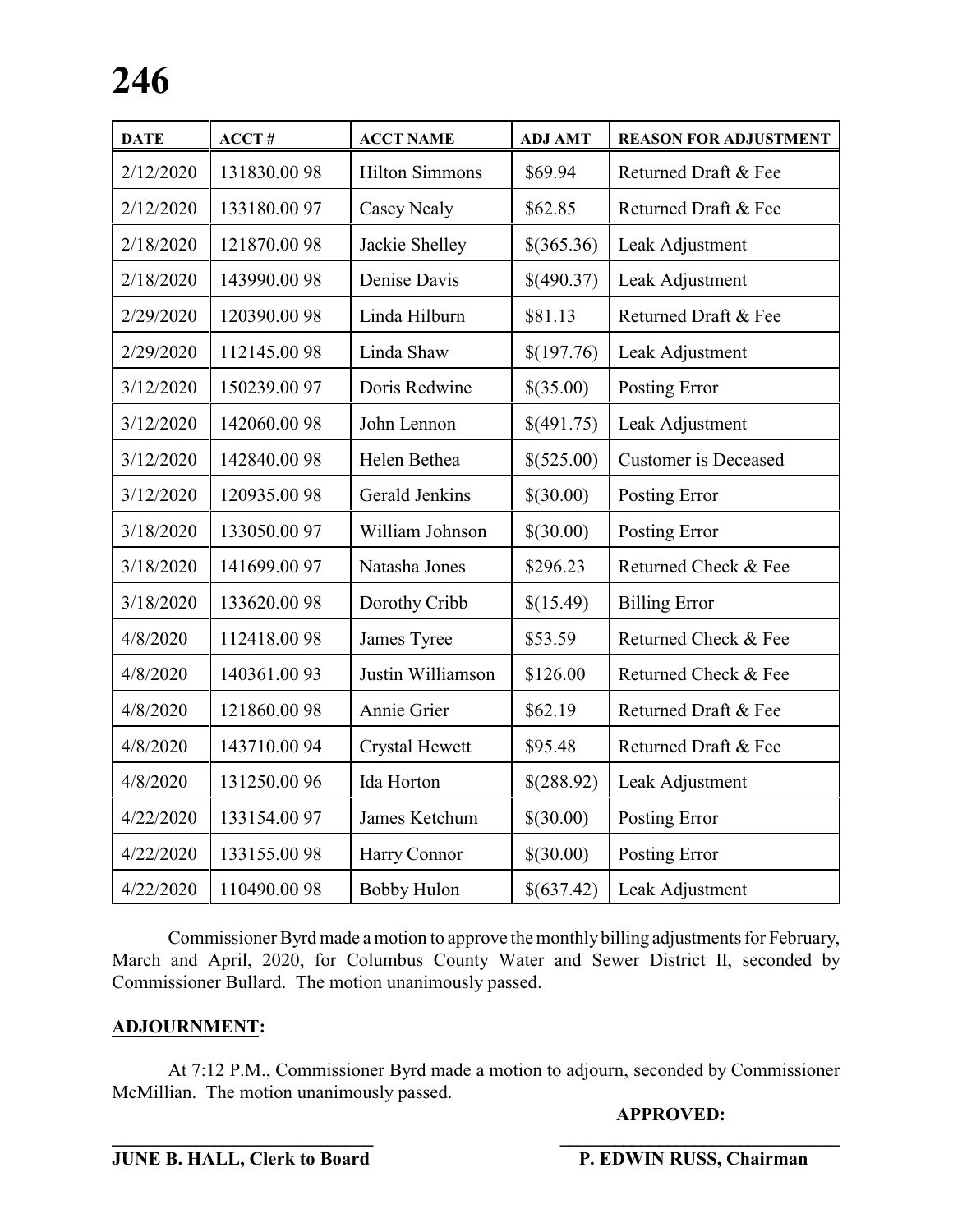The Honorable Columbus County Commissioners met on the above stated date and at the above stated time in the DempseyB. HerringCourthouse Annex, 112 West Smith Street, Whiteville, North Carolina 28472, for the purpose to act as the Columbus County Water and Sewer District III Board.

#### **COMMISSIONERS PRESENT: APPOINTEES PRESENT:**

P. Edwin Russ, **Chairman** Mike Stephens, **County Manager** James E. Prevatte June B. Hall, **Clerk to the Board** Giles E. Byrd **Bobbie Faircloth, Finance Officer** Trent Burroughs Ricky Bullard Charles T. McDowell

Jerome McMillian, **Vice Chairman** Amanda B. Prince, **County Attorney** 

## **MEETING CALLED TO ORDER:**

At 7:11 P.M., Chairman P. Edwin Russ called the **combination meeting** of Columbus County Water and Sewer Districts I, II, III, IV and V Board Meeting to order.

#### **Agenda Item#9: COLUMBUS COUNTY WATER and SEWER DISTRICTS I, II, III, IV and V BOARD MEETING MINUTES:**

May 11, 2020 (May 04, 2020) Columbus County Water and Sewer District I, II, III, IV and V Board Meeting **(5 Sets)**

Commissioner Bullard made a motion to approve the May 11, 2020 (May 04, 2020) Columbus County Water and Sewer District III Board Meeting Minutes, as recorded, seconded by Commissioner Byrd. The motion unanimously passed.

## **Agenda Item #10: COLUMBUS COUNTY WATER and SEWER DISTRICTS III - APPROVAL of MONTHLY BILLING ADJUSTMENTS for FEBRUARY, MARCH and APRIL, 2020:**

Harold Nobles, Public Utilities Director, requested Board approval of the monthly billing adjustments for February, March and April, 2020.

# **DISTRICT III ADJUSTMENTS FOR FEBRUARY, MARCH, APRIL 2020**

| <b>DATE</b> | ACCT# | <b>ACCT NAME</b>           | <b>ADJ AMT</b> | <b>I REASON FOR ADJUSTMENT</b> |
|-------------|-------|----------------------------|----------------|--------------------------------|
| 2/12/2020   |       | 340081.00 97 Denise Gooden | \$(96.55)      | <b>Posting Error</b>           |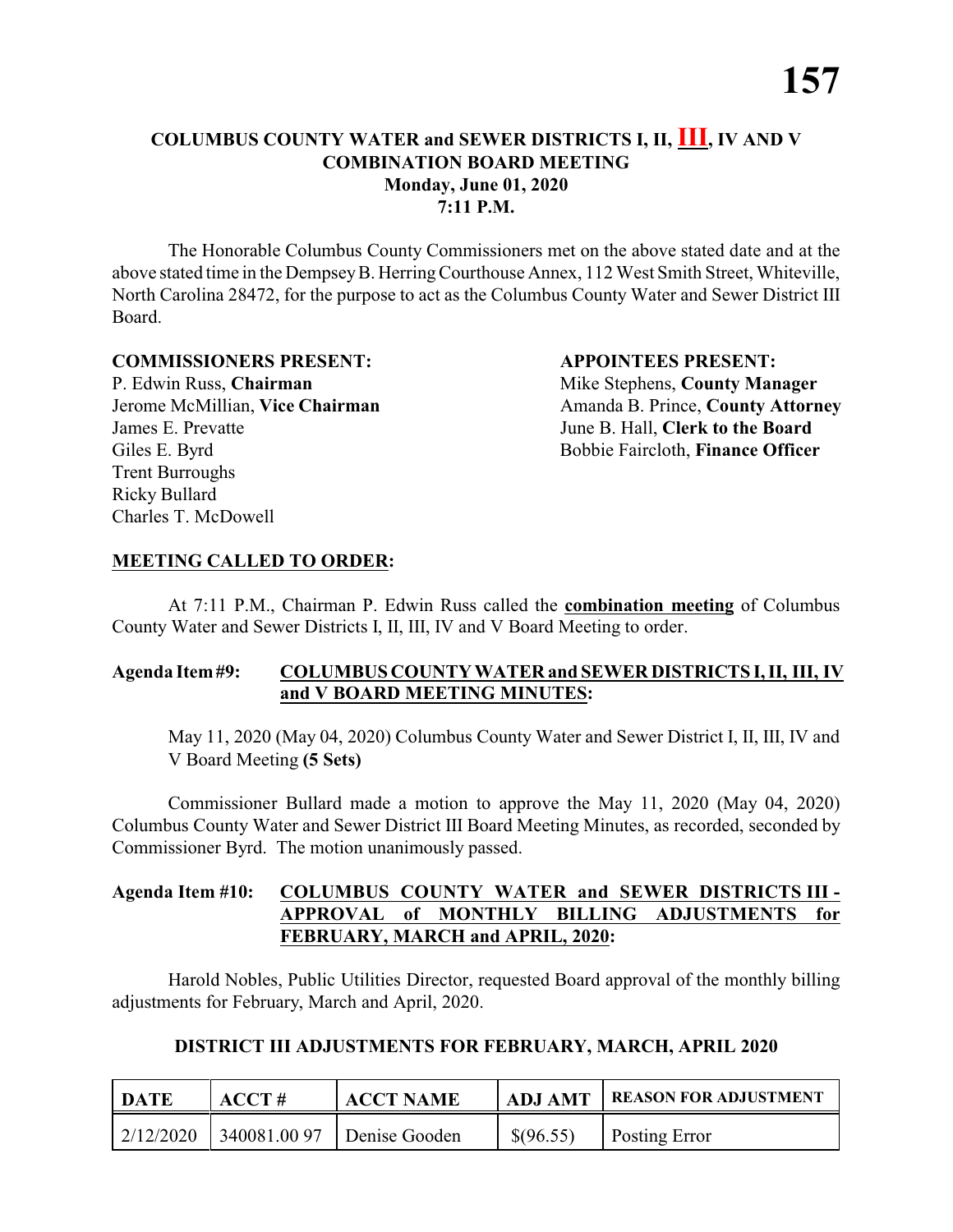| 2/12/2020 | 350840.0098 | Alexa Burton                 | \$216.97   | Returned Check & Fee |
|-----------|-------------|------------------------------|------------|----------------------|
| 2/12/2020 | 341197.0098 | Margie McKiver               | \$(30.00)  | Posting Error        |
| 2/29/2020 | 340014.0097 | Gloria Miller                | \$71.33    | Returned Check & Fee |
| 2/29/2020 | 341030.0096 | Erica Jones                  | \$70.19    | Returned Draft & Fee |
| 2/29/2020 | 380134.0098 | Pearlie Shipman              | \$(103.94) | Leak Adjustment      |
| 3/12/2020 | 340081.0097 | Denise Gooden                | \$(37.89)  | Posting Error        |
| 3/12/2020 | 350840.0098 | Alexa Burton                 | \$(30.00)  | Posting Error        |
| 3/18/2020 | 330125.0097 | Miron Pridgen                | \$(231.68) | <b>Billing Error</b> |
| 4/8/2020  | 350668.0098 | Romania Grimes               | \$(34.09)  | <b>Billing Error</b> |
| 4/8/2020  | 360840.0093 | Donna Thompson               | \$(49.25)  | <b>Billing Error</b> |
| 4/8/2020  | 341030.0096 | Erica Jones                  | \$63.14    | Returned Draft & Fee |
| 4/8/2020  | 380630.0098 | Lee Bellamy                  | \$63.87    | Returned Draft & Fee |
| 4/8/2020  | 341630.0094 | Shannon Cottle               | \$(149.44) | Leak Adjustment      |
| 4/8/2020  | 350935.0098 | Carolina Home<br>Care Agency | \$(835.34) | Leak Adjustment      |
| 4/9/2020  | 341250.0097 | Sharbara Lacy                | \$(994.81) | Posting Error        |
| 4/22/2020 | 350935.0098 | Carolina Home<br>Care Agency | \$(776.87) | Leak Adjustment      |

Commissioner Byrd made a motion to approve the monthly billing adjustments for February, March and April, 2020, for Columbus County Water and Sewer District III, seconded by Commissioner Bullard. The motion unanimously passed.

#### **ADJOURNMENT:**

At 7:12 P.M., Commissioner Byrd made a motion to adjourn, seconded by Commissioner McMillian. The motion unanimously passed.

**\_\_\_\_\_\_\_\_\_\_\_\_\_\_\_\_\_\_\_\_\_\_\_\_\_\_\_\_ \_\_\_\_\_\_\_\_\_\_\_\_\_\_\_\_\_\_\_\_\_\_\_\_\_\_\_\_\_\_\_**

**APPROVED:**

**JUNE B. HALL, Clerk to Board P. EDWIN RUSS, Chairman**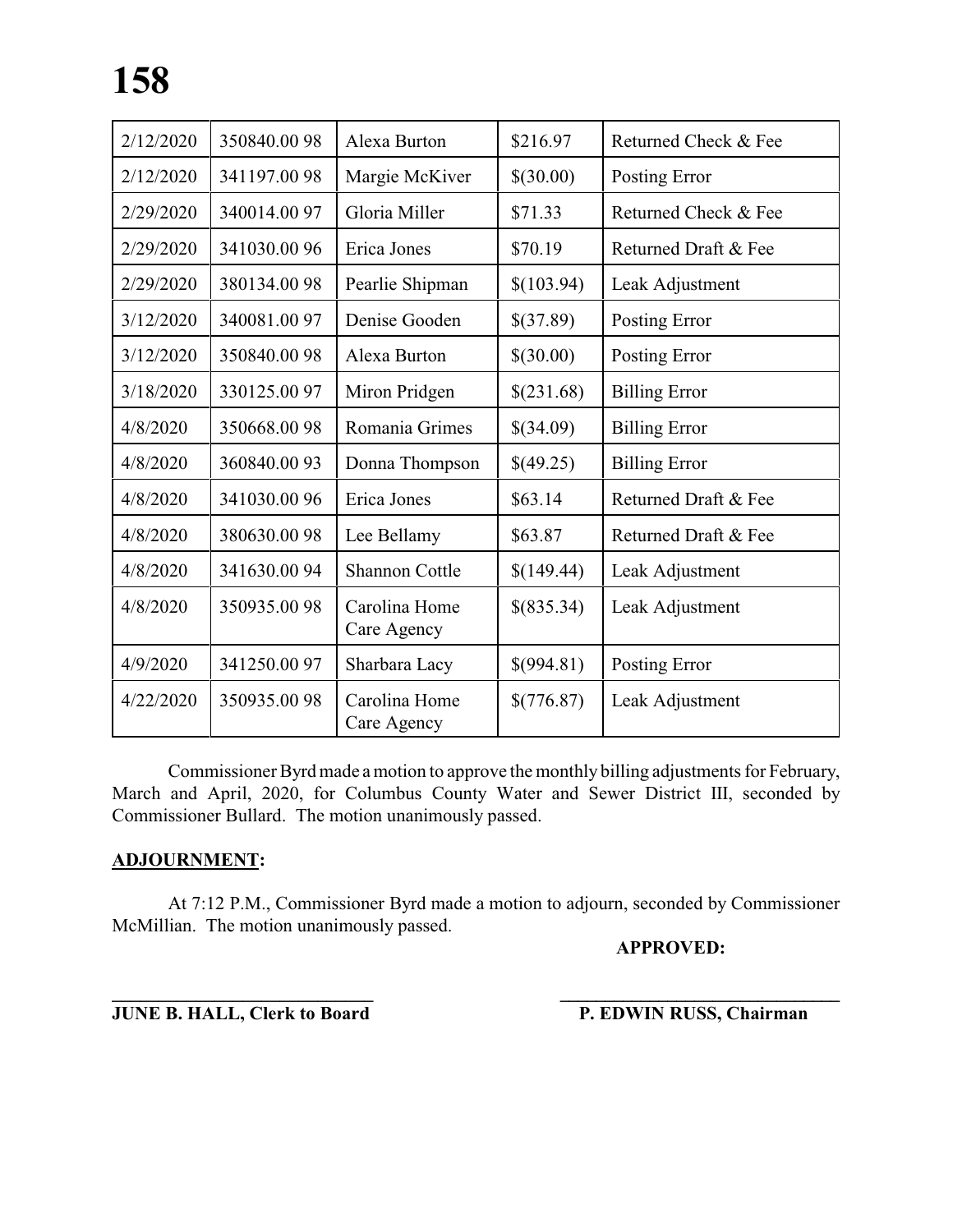The Honorable Columbus County Commissioners met on the above stated date and at the above stated time in the Dempsey B. Herring Courthouse Annex, 112 West Smith Street, Whiteville, North Carolina 28472, for the purpose to act as the Columbus County Water and Sewer District IV Board.

#### **COMMISSIONERS PRESENT: APPOINTEES PRESENT:**

P. Edwin Russ, **Chairman** Mike Stephens, **County Manager** James E. Prevatte June B. Hall, **Clerk to the Board** Giles E. Byrd **Bobbie Faircloth, Finance Officer** Trent Burroughs Ricky Bullard Charles T. McDowell

Jerome McMillian, **Vice Chairman** Amanda B. Prince, **County Attorney** 

#### **MEETING CALLED TO ORDER:**

At 7:11 P.M., Chairman P. Edwin Russ called the **combination meeting** of Columbus County Water and Sewer Districts I, II, III, IV and V Board Meeting to order.

#### **Agenda Item#9: COLUMBUS COUNTY WATER and SEWER DISTRICTS I, II, III, IV and V BOARD MEETING MINUTES:**

May 11, 2020 (May 04, 2020) Columbus County Water and Sewer Districts I, II, III, IV and V Board Meeting **(5 Sets)**

Commissioner Bullard made a motion to approve the May 11, 2020 (May 04, 2020) Columbus County Water and Sewer District IV Board Meeting Minutes, as recorded, seconded by Commissioner Byrd. The motion unanimously passed.

#### **Agenda Item #10: COLUMBUS COUNTY WATER and SEWER DISTRICT IV - APPROVAL of MONTHLY BILLING ADJUSTMENTS for FEBRUARY, MARCH and APRIL, 2020:**

Harold Nobles, Public Utilities Director, requested Board approval of the monthly billing adjustments for February, March and April, 2020.

| <b>DATE</b> | $\bf ACCT#$ | <b>ACCT NAME</b>     | <b>ADJ AMT</b>                               | <b>REASON FOR ADJ</b> |
|-------------|-------------|----------------------|----------------------------------------------|-----------------------|
| 2/18/2020   | 411300.0098 | Francella Thurman    | \$(259.12)                                   | Leak Adjustment       |
| 2/29/2020   | 448400.0098 | <b>Kenneth Myers</b> | $\{(28, 286.24) \mid \text{Billing Error}\}$ |                       |

 **DISTRICT IV ADJUSTMENTS FOR FEBRUARY, MARCH, APRIL 2020**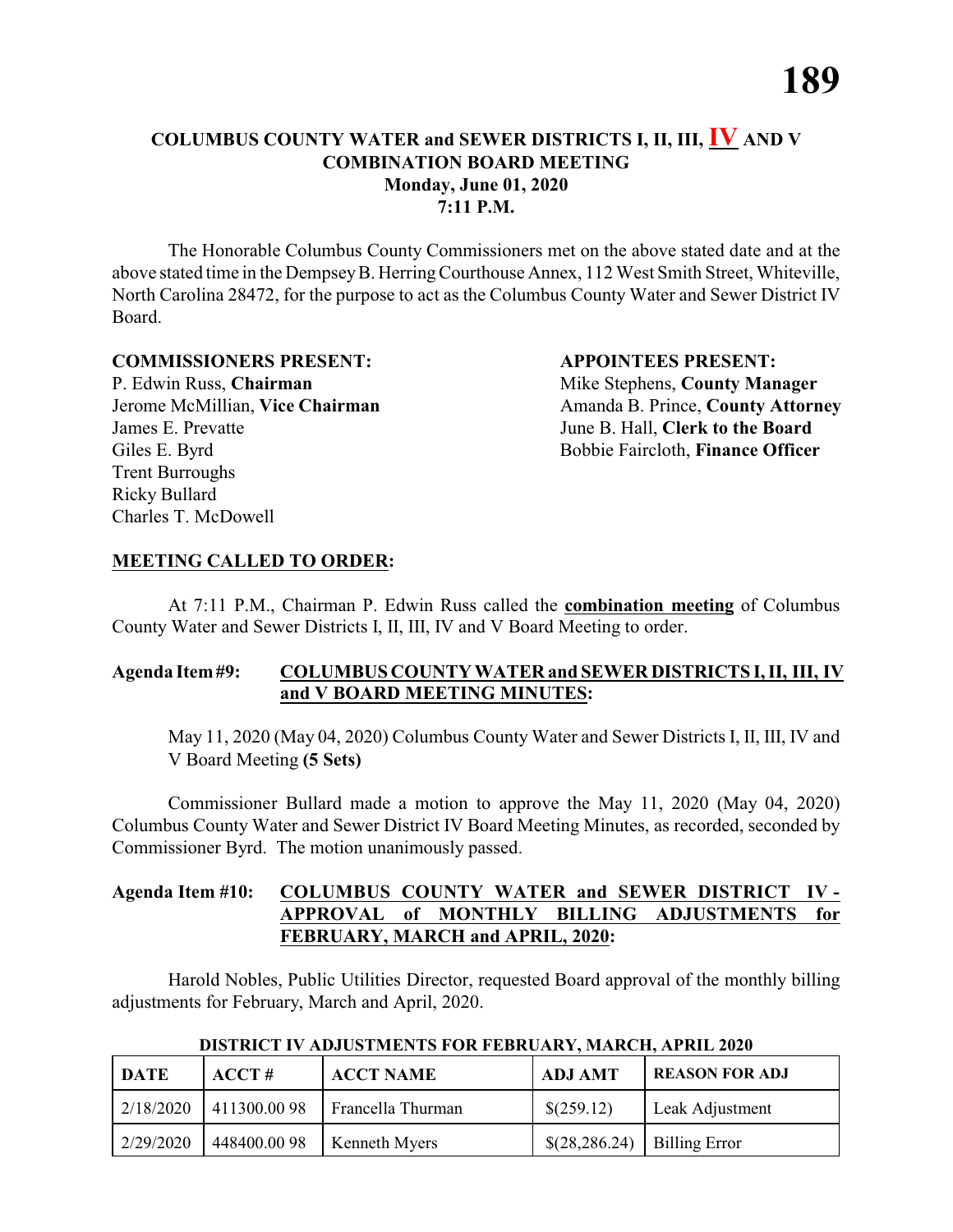| <b>DATE</b> | $ACCT$ #    | <b>ACCT NAME</b>          | <b>ADJ AMT</b> | <b>REASON FOR ADJ</b> |
|-------------|-------------|---------------------------|----------------|-----------------------|
| 2/29/2020   | 420520.0098 | Don Walker                | \$56.48        | Returned Draft & Fee  |
| 2/29/2020   | 447050.0098 | Riegelwood Baptist Church | \$(2,174.60)   | Leak Adjustment       |
| 2/29/2020   | 443600.0098 | Samthya Hartis            | \$(53.08)      | Posting Error         |
| 3/12/2020   | 430279.0098 | Ester Watson-Hall         | \$(70.00)      | Posting Error         |
| 3/12/2020   | 430466.0098 | Jeffery Sherwood          | \$(139.00)     | Posting Error         |
| 3/12/2020   | 430466.1098 | David Parks               | \$139.00       | Posting Error         |
| 3/12/2020   | 443950.0098 | Ronald McPherson          | \$(43.30)      | Posting Error         |
| 3/12/2020   | 448400.0098 | Kenneth Myers             | \$(77.21)      | <b>Billing Error</b>  |
| 3/12/2020   | 430644.0098 | <b>Terry Jones</b>        | \$(208.27)     | Leak Adjustment       |
| 3/12/2020   | 441600.0098 | Peggy Blake               | \$(309.05)     | Leak Adjustment       |
| 3/12/2020   | 444650.0098 | Kisha Godfrey             | \$(271.65)     | Leak Adjustment       |
| 3/18/2020   | 444350.0098 | <b>Brandon Bradley</b>    | \$(6,268.10)   | <b>Billing Error</b>  |
| 4/8/2020    | 420520.0098 | Don Walker                | \$151.83       | Returned Draft & Fee  |
| 4/8/2020    | 440350.0098 | <b>Brian Beaver</b>       | \$(131.66)     | Leak Adjustment       |
| 4/8/2020    | 442100.0098 | <b>Brian Konkul</b>       | \$(135.90)     | Leak Adjustment       |
| 4/8/2020    | 442800.0098 | Wilton Justice            | \$(1,163.89)   | Leak Adjustment       |
| 4/9/2020    | 430708.0097 | Katrina Wheeler           | \$27.53        | Posting Error         |
| 4/9/2020    | 444350.0098 | <b>Brandon Bradley</b>    | \$(155.00)     | Leak Adjustment       |
| 4/22/2020   | 430091.0098 | Mary Smith                | \$(198.07)     | Leak Adjustment       |
| 4/22/2020   | 442800.0098 | Wilton Justice            | \$(107.54)     | Leak Adjustment       |
| 4/22/2020   | 430466.0098 | Jeffery Sherwood          | \$278.00       | Posting Error         |
| 4/22/2020   | 430466.1098 | David Parks               | \$(139.00)     | Posting Error         |

Commissioner Byrd made a motion to approve the monthly billing adjustments for February, March and April, 2020, for Columbus County Water and Sewer District IV, seconded by Commissioner Bullard. The motion unanimously passed.

#### **ADJOURNMENT:**

At 7:12 P.M., Commissioner Byrd made a motion to adjourn, seconded by Commissioner McMillian. The motion unanimously passed.

#### **APPROVED:**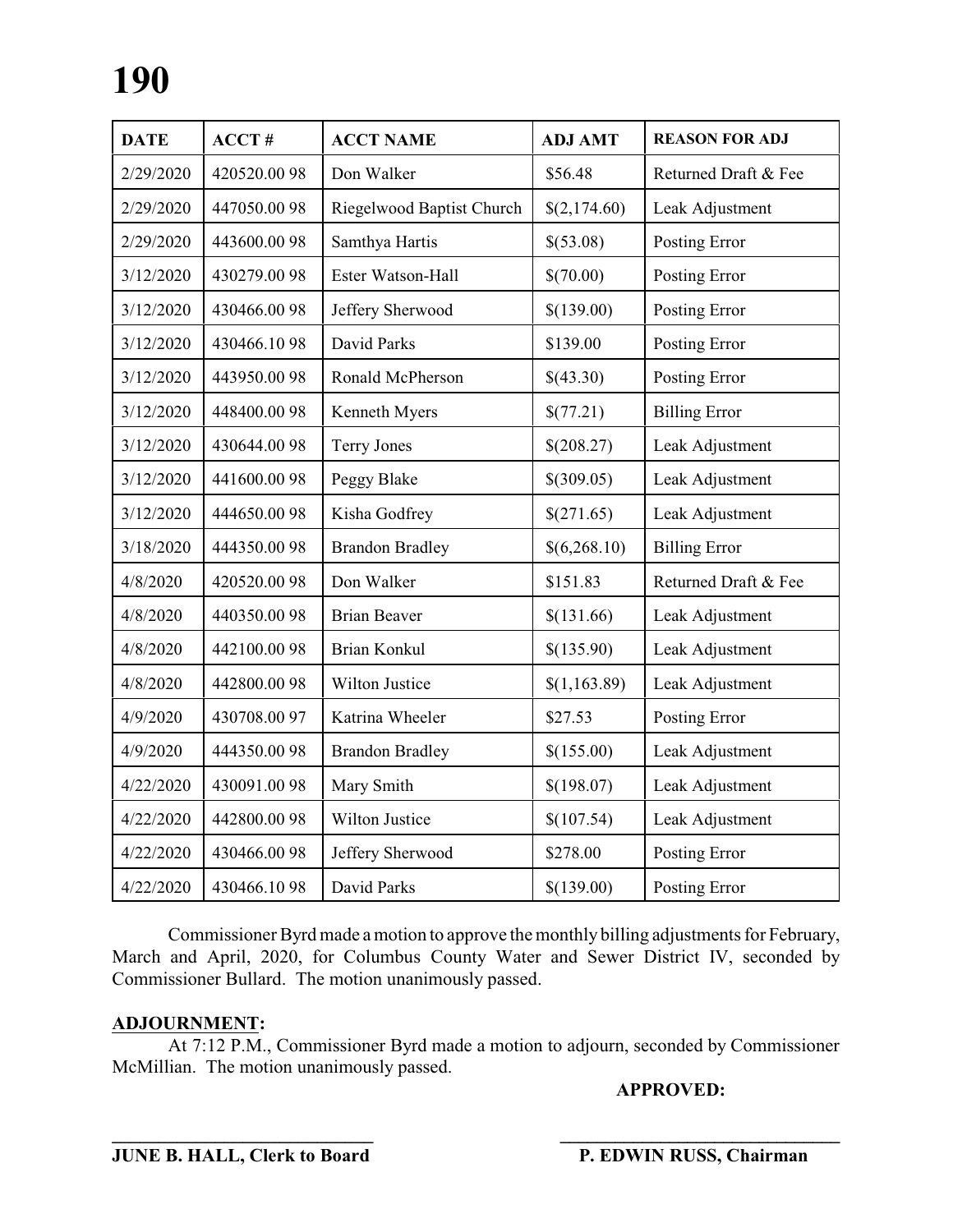The Honorable Columbus County Commissioners met on the above stated date and at the above stated time in the DempseyB. HerringCourthouse Annex, 112 West Smith Street, Whiteville, North Carolina 28472, for the purpose to act as the Columbus County Water and Sewer District V Board.

#### **COMMISSIONERS PRESENT: APPOINTEES PRESENT:**

P. Edwin Russ, **Chairman** Mike Stephens, **County Manager** James E. Prevatte June B. Hall, **Clerk to the Board** Giles E. Byrd **Bobbie Faircloth, Finance Officer** Trent Burroughs Ricky Bullard Charles T. McDowell

Jerome McMillian, **Vice Chairman** Amanda B. Prince, **County Attorney** 

#### **MEETING CALLED TO ORDER:**

At 7:11 P.M., Chairman P. Edwin Russ called the **combination meeting** of Columbus County Water and Sewer Districts I, II, III, IV and V Board Meeting to order.

#### **Agenda Item#9: COLUMBUS COUNTY WATER and SEWER DISTRICTS I, II, III, IV and V BOARD MEETING MINUTES:**

May 11, 2020 (May 04, 2020) Columbus County Water and Sewer Districts I, II, III, IV and V Board Meeting **(5 Sets)**

Commissioner Bullard made a motion to approve the May 11, 2020 (May 04, 2020) Columbus County Water and Sewer District V Board Meeting Minutes, as recorded, seconded by Commissioner Byrd. The motion unanimously passed.

#### **Agenda Item #10: COLUMBUS COUNTY WATER and SEWER DISTRICT V - APPROVAL of MONTHLY BILLING ADJUSTMENTS for FEBRUARY, MARCH and APRIL, 2020:**

Harold Nobles, Public Utilities Director, requested Board approval of the monthly billing adjustments for February, March and April, 2020.

| DATE      | ACCT#        | <b>ACCT NAME</b> | <b>ADJ AMT</b> | <b>REASON FOR ADJUSTMENT</b> |
|-----------|--------------|------------------|----------------|------------------------------|
| 2/12/2020 | 800092.00 97 | Justin Thompson  | \$66.54        | Returned Draft & Fee         |
| 2/18/2020 | 800702.0098  | Billy Gore       | \$(547.94)     | Leak Adjustment              |

#### **DISTRICT V ADJUSTMENTS FOR FEBRUARY, MARCH, APRIL 2020**